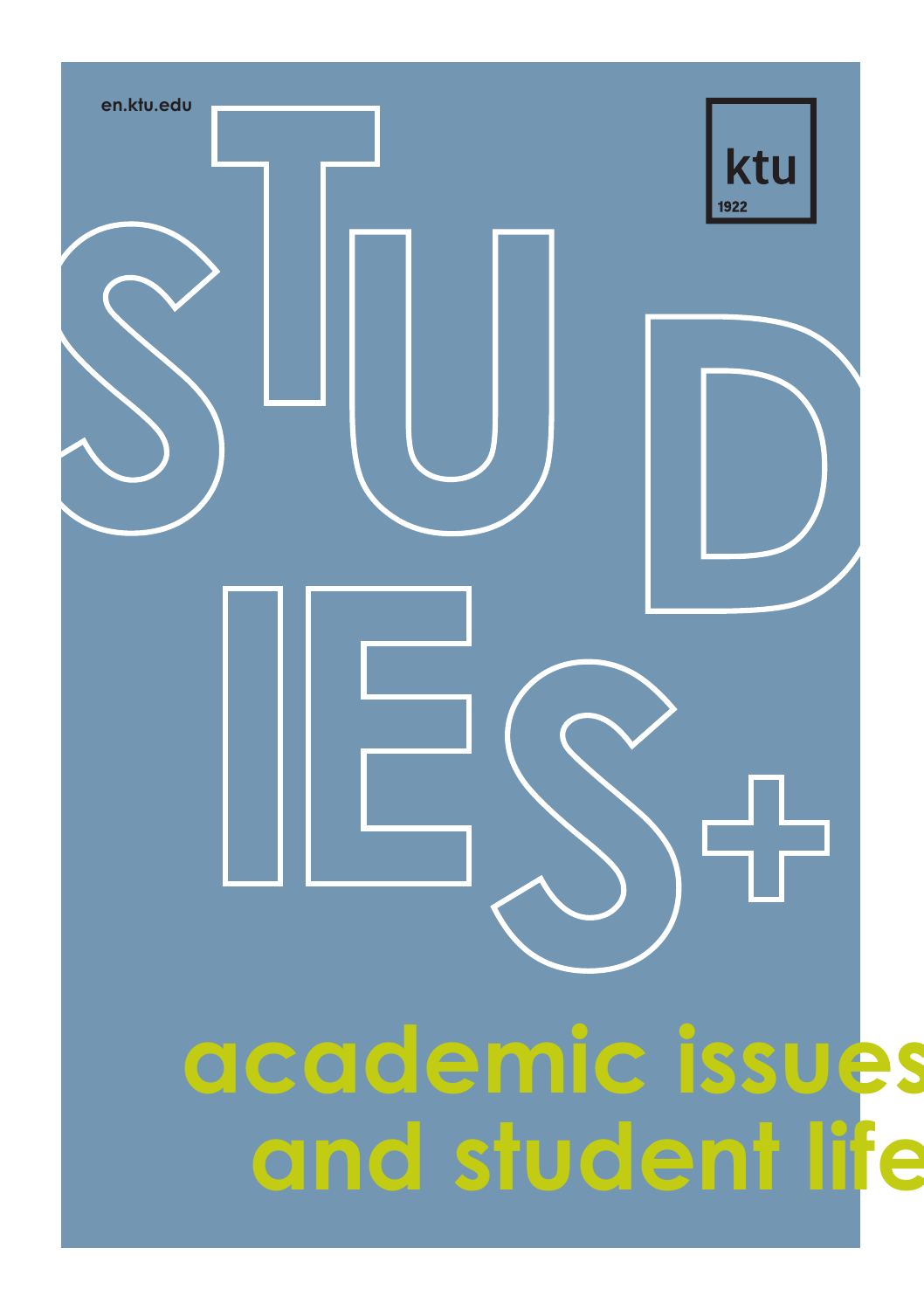- **academic information**
- **individual study plan**
- **fee refund**
- **foreign languages**
- 
- **assessment of knowledge**
- **academic assistance**
- **scholarships**
- **erasmus+ and exchange programmes**
- **mentorship program**
- 
- **library**
- **after finishing studies**
- **planning your career**
- **internships programmes**
- **startup space, part-time jobs**
- **lithuanian student identity card (LSIC)**
- **student organisations**
- **sports**
- 
- **2 studies and student life ktu support to student activities**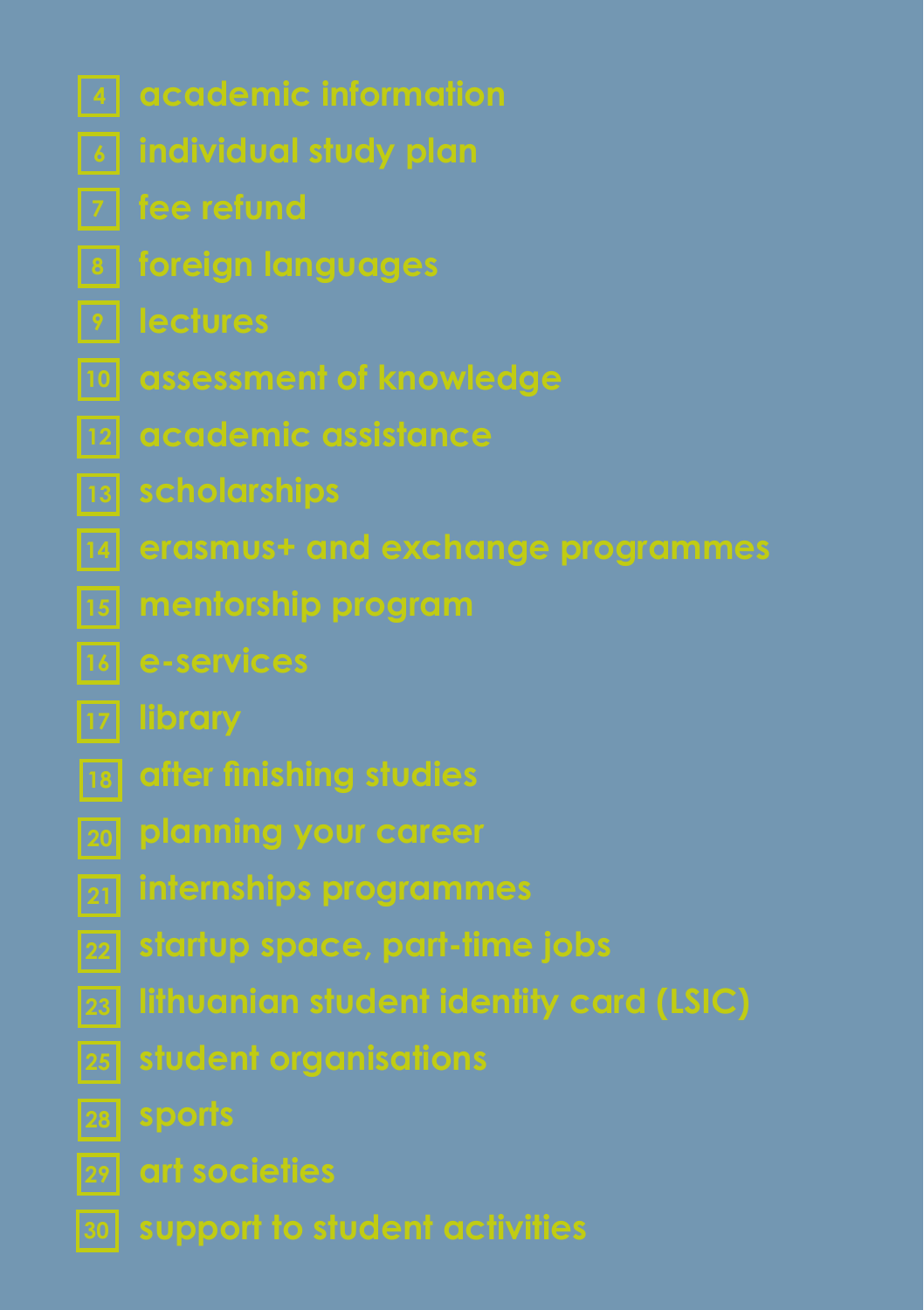### **aš studijuoju kauno technologijos universitete i study at kaunas university of technology**

**Kaunas University of Technology is your University, even if you came here for a few weeks! Learn how the lectures are organised, what the academic calendar is and how your work will be assessed. Do not miss the opportunity to make sports, sing or dance, join student organisations and take full advantage of your time at KTU. We would like to be your best University!**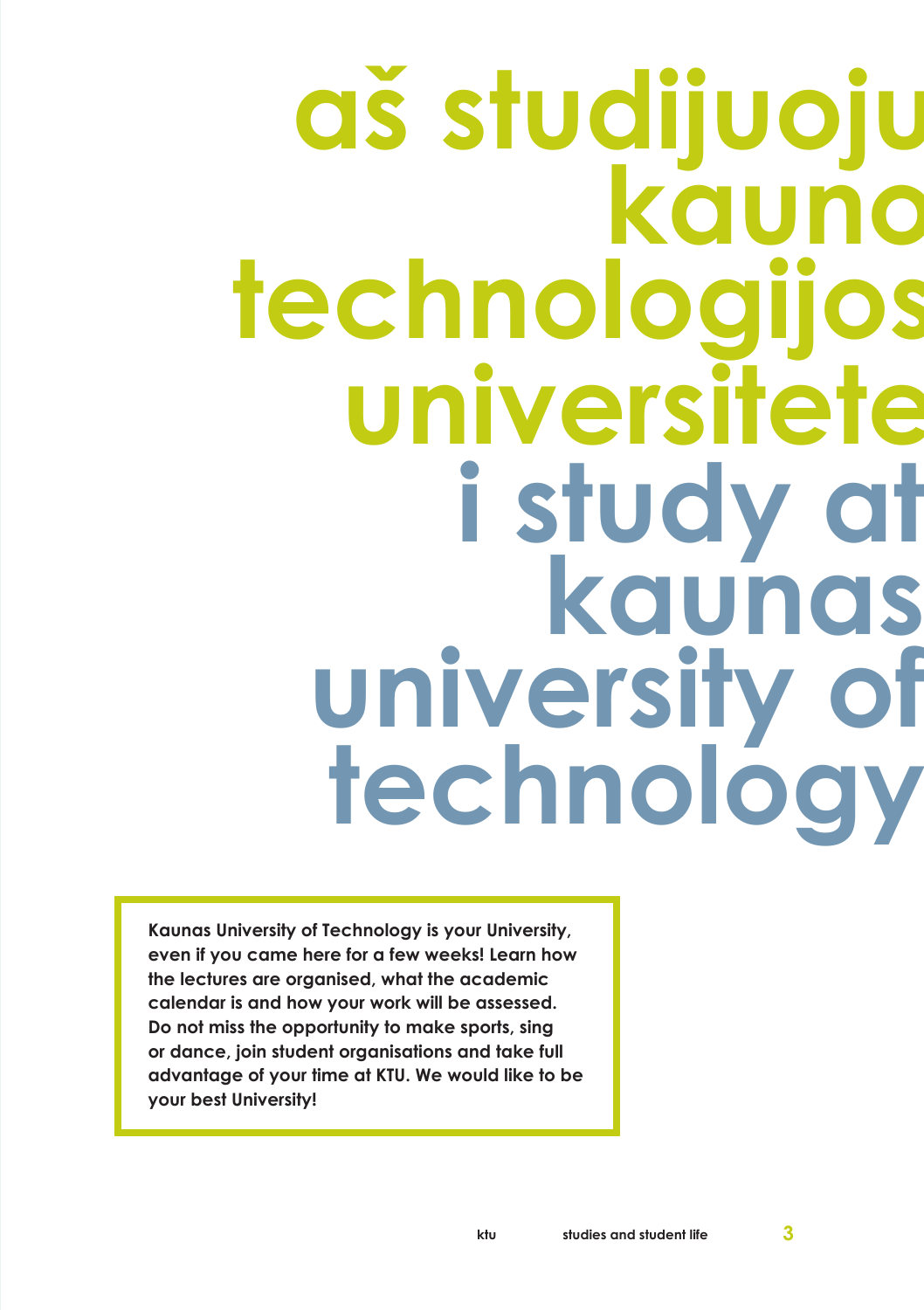### **academic information**

Higher education in Lithuania is divided into undergraduate (Bachelor), graduate (Master's), and postgraduate (Doctoral) studies. Kaunas University of Technology awards Bachelor's, Master's and Doctor's degrees, which usually take 4, 1.5 or 2, and 4 years respectively.

#### **MAIN TERMS**

▶ **STUDY PROGRAMME** – all the courses which must be passed during the study period to get a qualifying degree. **HE** SPECIAL ▶ **COURSE** – study subject of a certain volume of credits to be studied one semester.

▶ **CREDIT** – unit to describe the volume (workload) of a course.

▶ **ACADEMIC YEAR** – study period (2 semesters) which starts from the 1st September and ends on the 31st August.

▶ **SEMESTER** – half of a year studies at the University.

▶ **INDIVIDUAL STUDY PLAN** – study plan for one academic year/semester which consists of obligatory and freely chosen courses.

▶ **MINOR STUDIES** – freely chosen second study programme while studying the major one (only for Bachelor's).

▶ **ACADEMIC INFORMATION SYSTEM (AIS)** – individual electronic system where you can find your individual study plan, lectures timetable, grades, etc.

#### **THE CREDIT SYSTEM**

Kaunas University of Technology and all universities in Lithuania, uses a national credit system based on student workload with an average of 1600 working hours per academic year.

The academic year consists of 2 semesters (60 ECTS credits). One semester corresponds to 30 ECTS credits.

**ECTS - European Credit Transfer and Accumulation System** - was developed by the European Commission in order to provide common procedures to guarantee academic recognition of studies abroad. All key documents of ECTS are used at Kaunas University of Technology: the Learning Agreement, the Transcript of Records, and the proof of Recognition.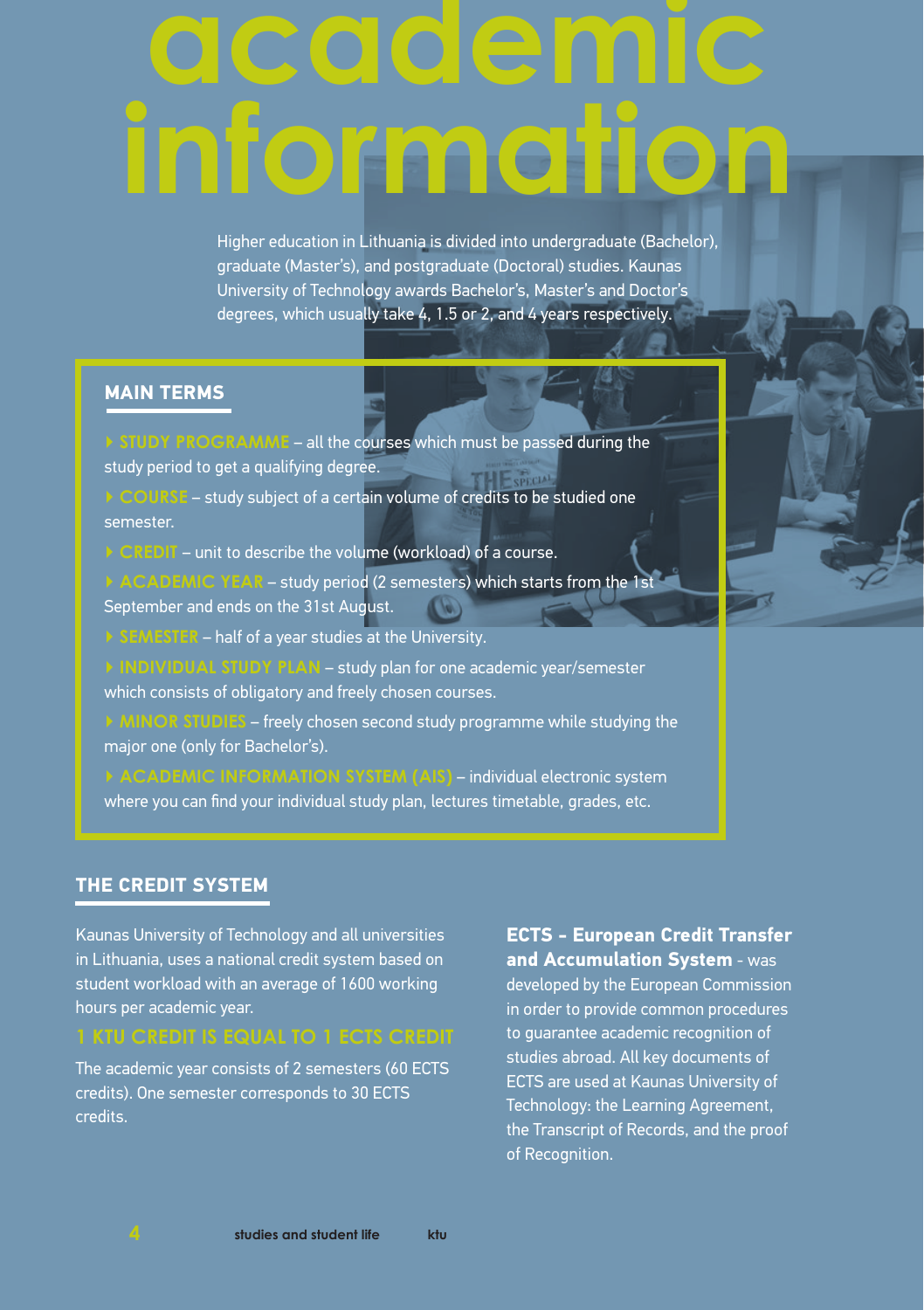### **ACADEMIC CALENDAR**

The academic year consists of autumn and spring semesters. The autumn semester always starts on the 1st of September, while the beginning of the spring semester may vary a little (usually it starts in the beginning of February).

| <b>ACADEMIC PROCESS</b>                                                                                   | <b>BEGINS</b> | <b>ENDS</b> |
|-----------------------------------------------------------------------------------------------------------|---------------|-------------|
| <b>SPRING SEMESTER 2015</b>                                                                               | 01/02/2015    | 31/08/2015  |
| Welcome Week                                                                                              | 02/02/2015    | 07/02/2015  |
| Lectures period                                                                                           | 02/02/2015    | 31/05/2015  |
| Registration for Spring semester (on AIS)                                                                 | 12/01/2015    | 28/02/2015  |
| Correction of individual study plan                                                                       | 02/02/2015    | 15/02/2015  |
| Correction of individual study plan for newcomers                                                         |               | 20/02/2015  |
| Applications for Rector scholarships                                                                      | 02/02/2015    | 08/02/2015  |
| Ranking of degree students according CGPA for Scholarship for<br>very good results in studies and science | 16/02/2015    | 20/02/2015  |
| Choosing minor studies (for Bachelor's degree students only)                                              | 02/03/2015    | 22/03/2015  |
| Selection of students for Erasmus+ studies                                                                | 16/03/2015    | 27/03/2015  |
| <b>Spring holiday</b>                                                                                     | 30/03/2015    | 06/04/2015  |
| Making individual study plan for the academic year 2015/2016                                              | 01/05/2015    | 15/06/2015  |
| End of semester assignments                                                                               |               | 31/05/2015  |
| Registration for exams (making exam schedule)                                                             | 04/05/2015    | 31/05/2015  |
| Selection of students for Mentorship programme                                                            | 04/05/2015    | 01/06/2015  |
| Survey on studies and teaching quality in Autumn semester                                                 | 04/05/2015    | 30/06/2015  |
| Spring exams session                                                                                      | 01/06/2015    | 30/06/2015  |
| Graduation ceremony                                                                                       |               | 19/06/2015  |
| <b>Summer holiday</b>                                                                                     | 01/07/2015    | 31/08/2015  |
| <b>AUTUMN SEMESTER 2015</b>                                                                               | 01/09/2015    | 31/01/2016  |
| Welcome Week                                                                                              | 26/08/2015    | 05/09/2015  |
| Lectures period                                                                                           | 02/09/2015    | 19/12/2015  |
| Registration for Autumn semester (on AIS)                                                                 | 17/08/2015    | 30/09/2015  |
| Correction of individual study plan (having serious reason only)                                          | 24/08/2015    | 30/09/2015  |
| Applications for Rector scholarships                                                                      | 02/09/2015    | 09/09/2015  |
| Ranking of degree students according CGPA for Scholarship for<br>very good results in studies and science | 14/09/2015    | 18/09/2015  |
| Selection of students for Mentorship programme                                                            | 10/09/2015    | 25/09/2015  |
| Selection of students for Erasmus+ studies                                                                | 21/09/2015    | 25/09/2015  |
| Making individual study plan for the academic year 2015/2016                                              | 01/05/2015    | 15/06/2015  |
| KTU Placements Days 2015                                                                                  | 18/11/2015    |             |
| End of semester assignments                                                                               |               | 19/12/2015  |
| Registration for exams (making exam schedule)                                                             | 01/12/2015    | 31/12/2015  |
| Survey on studies and teaching quality in Autumn semester                                                 | 14/12/2015    | 12/02/2016  |
| <b>Winter holiday</b>                                                                                     | 21/12/2015    | 01/01/2016  |
| Winter exams session                                                                                      | 02/01/2016    | 31/01/2016  |
| Graduation ceremony                                                                                       |               | 22/01/2016  |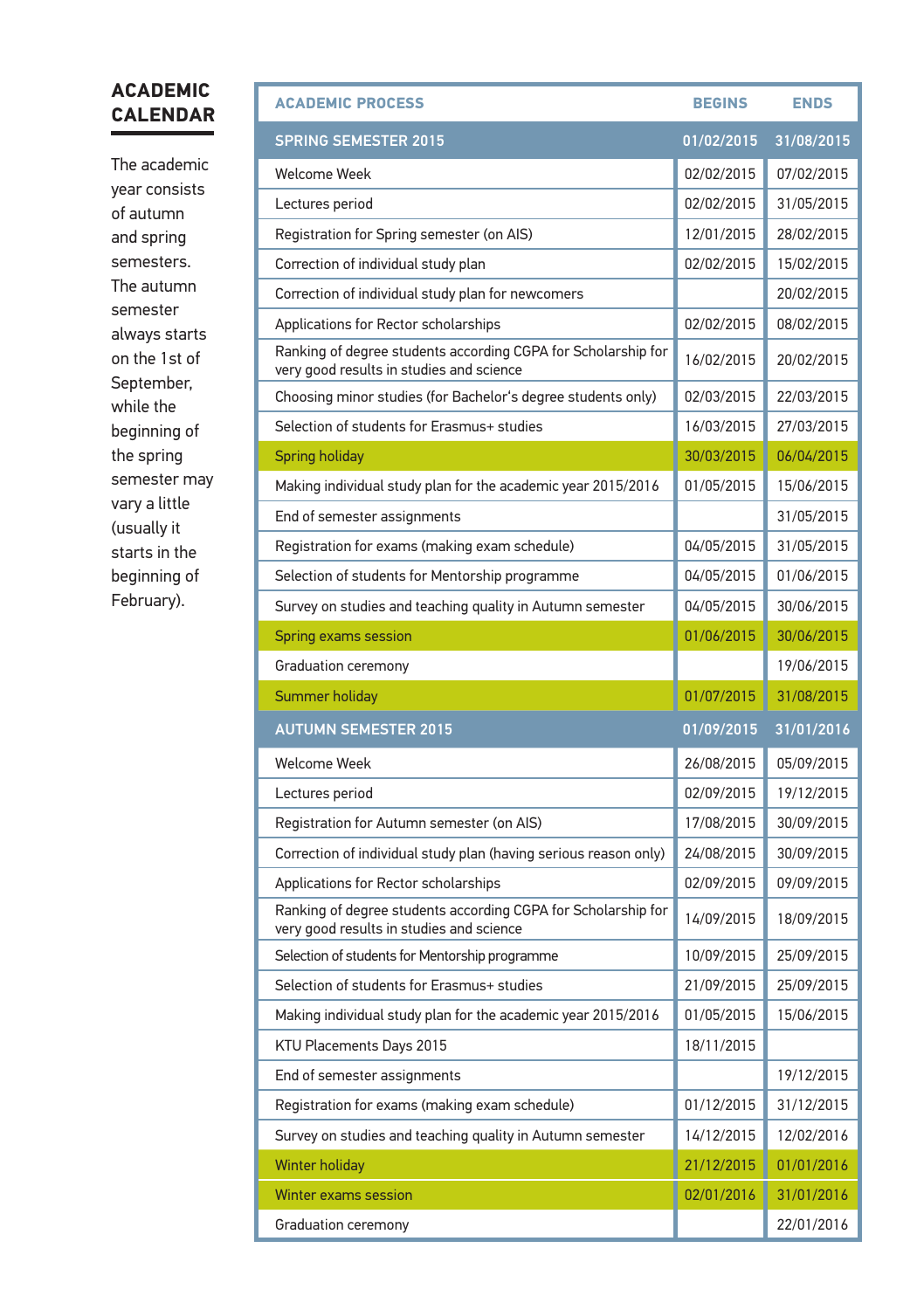# **individual study plan**

If a student arrives for degree programmes (degree student), he/she follows general study programme plan with some personal adjustment and flexibility. Exchange students make their study plan according to their home institution's study programme.

Changes in the study plan may be made during the first two weeks of every semester.

After these two weeks a student must confirm the final study plan to the International coordinator of certain faculty.

Starting from the second year of studies at KTU, degree students must confirm their study plans to the International coordinator of certain faculty until 15th June.

Students at KTU usually take 30 ECTS credits per semester. It's not allowed to take more than 36 ECTS credits per semester.

**Every student must make and confirm his/her study plan after arrival and at the beginning of every following semester on Academic Information System (AIS). It is recommended to view it once in a while to see if all requested changes were made.**

The tuition fee (if applied) is calculated on the amount of credits.

**The list of degree programmes and courses which Kaunas University of Technology offers in English for every academic year** 

▶ **www.en.ktu.edu**

The courses presented in the website are of two levels:

- ▶undergraduate (Bachelor's) level;
- ▶graduate (Master's) level.

Course level is indicated in the description of every course. It is also easy to distinguish course level from letters B or M in the course code, like T125B003 – Bachelor's course, T125M165 – Master's course.

Exchange students should pay attention to the level of the course, while developing individual study plan.

It is recommended for Bachelor's students to choose undergraduate level courses and for Master's students to choose graduate level courses.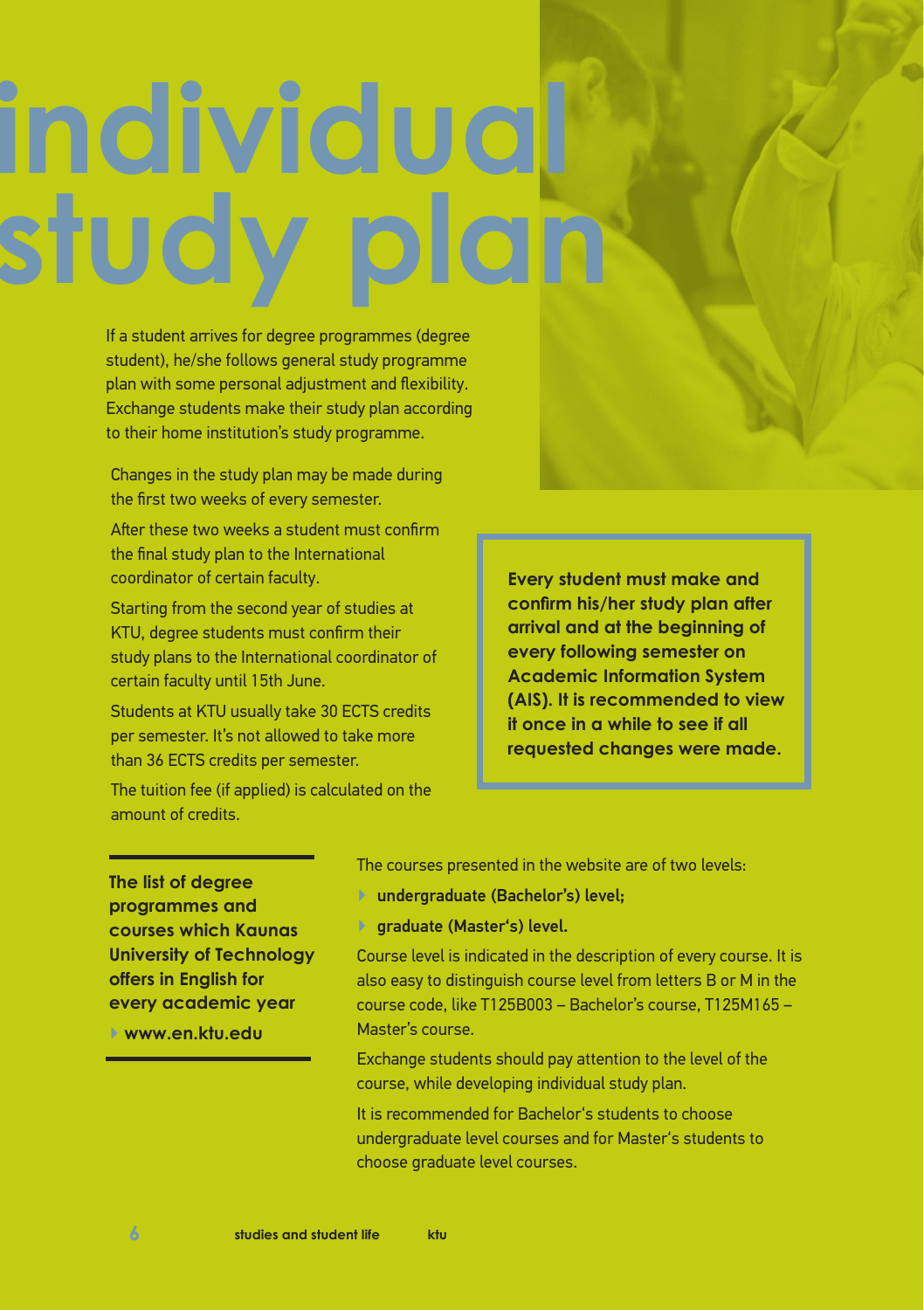## **fee refund**

#### **IN CASE THE STUDENT DOES NOT ARRIVE TO THE UNIVERSITY WITH THE REASON**

In case the student does not get Lithuanian visa and/or does not arrive to the University with the reason, the student will receive the tuition fee back to the personal bank account within 3 weeks. A confirmation of visa refusal or proof of any other serious reason to not arrive has to be provided.

#### **IN CASE THE STUDENT DECIDES TO QUIT STUDIES AFTER ARRIVAL TO THE UNIVERSITY**

▶ The tuition fee for the current semester will not be returned, if the student quits studies without a serious reason.

▶50 % of the current semester tuition fee will be refunded, if the student quits studies before 15th October in Autumn semester or before 15th March in Spring semester due to serious reasons. A proof of a serious reason to quit studies must be provided.

▶The tuition fee for the current semester will not be returned, if the student decides to quit studies after 16th October in Autumn semester or after 16th March in Spring semester.

#### **IF THE STUDENT HAS PAID FOR TWO SEMESTERS IN ADVANCE**

If the student has paid for two semesters in advance, the tuition fee for the second semester will be fully refunded.The particular amount of the tuition fee will be returned to the personal bank account of the student within three weeks after receiving the official application and proof of a reason (if necessary) to return the tuition fee.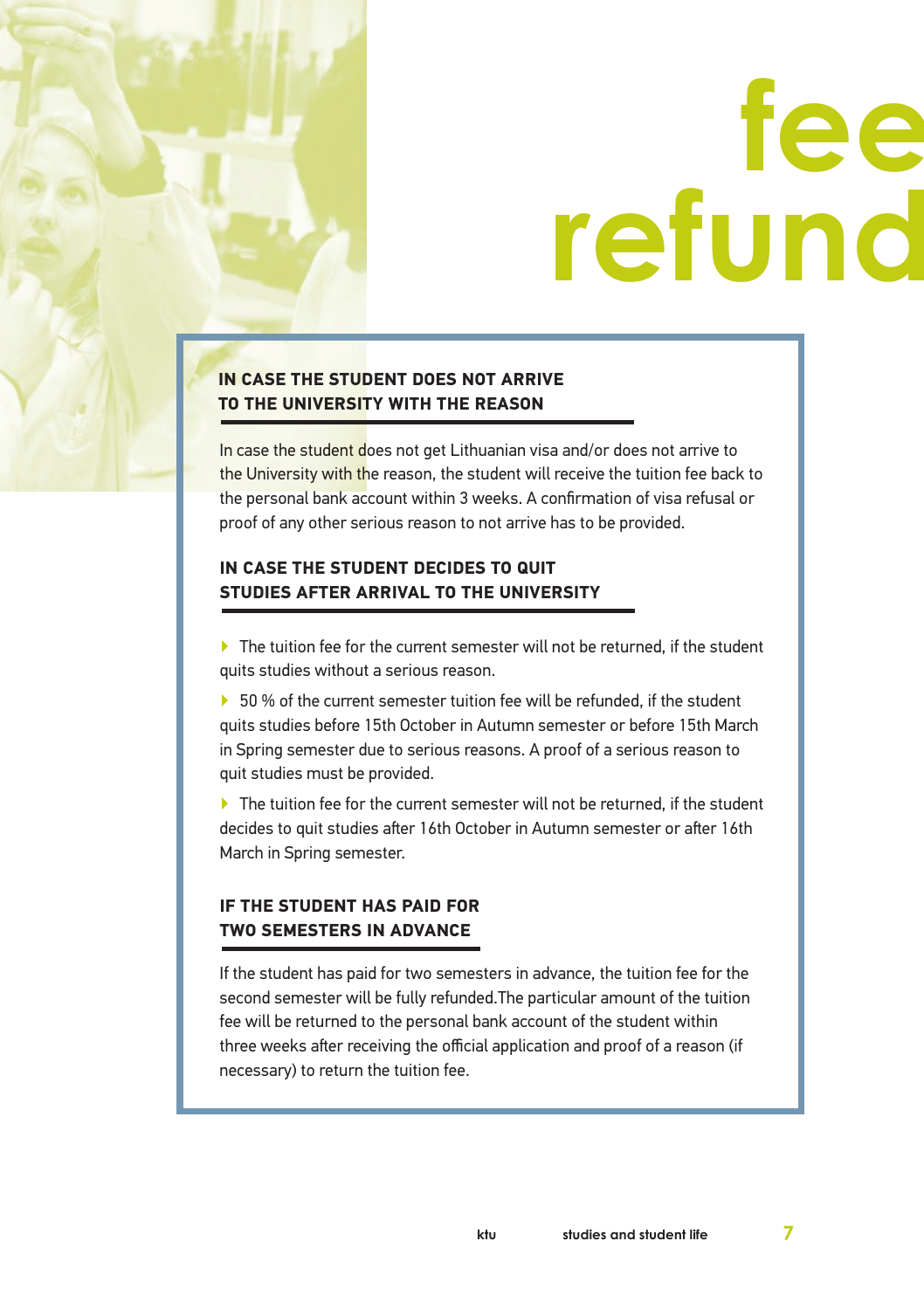**All accepted International students must have B2 level at the time of application.**

# **foreign languages**

**ALL BACHELOR'S DEGREE STUDENTS** must graduate from the University having C1 English language proficiency. Bachelor's degree students must take an exam of foreign language (English) in the beginning of the first semester to identify the level of language knowledge. If he/she gets >90 %, C1 course is given which is a part of each Bachelor's study programme. If the score is less, B2 course (paid) is recommended but not obligatory, <50 % - B2 course is obligatory.

**EXCHANGE STUDENTS** can take language course(s) with credits. Overall sum of credits must not exceed 36 credits per semester. The English level is identified in the beginning of the semester.

**BACHELOR'S, MASTER'S AND PHD STUDENTS** may take another foreign language course (German, French, Italian, Spanish, Russian or preparatory courses for IELTS, TOEFL, TestDaf, DELF) for a small fee.

### **LEARN LITHUANIAN AT KTU**

KTU offers Lithuanian language courses (A1, A2, B1) free of charge or as a part of the study programme (as freely chosen course):

- ▶Learn to read (and tell the taxi driver your home address correctly)
- ▶Learn to order your food and drinks
- ▶Say a compliment to a nice girl / boy
- ▶Mingle with Lithuanian people, discover lifestyle and culture
- ▶Get your competitive advantage

More information will be provided during the Welcome Week. Take the chance and register within the first 2 weeks of each semester.

RAT.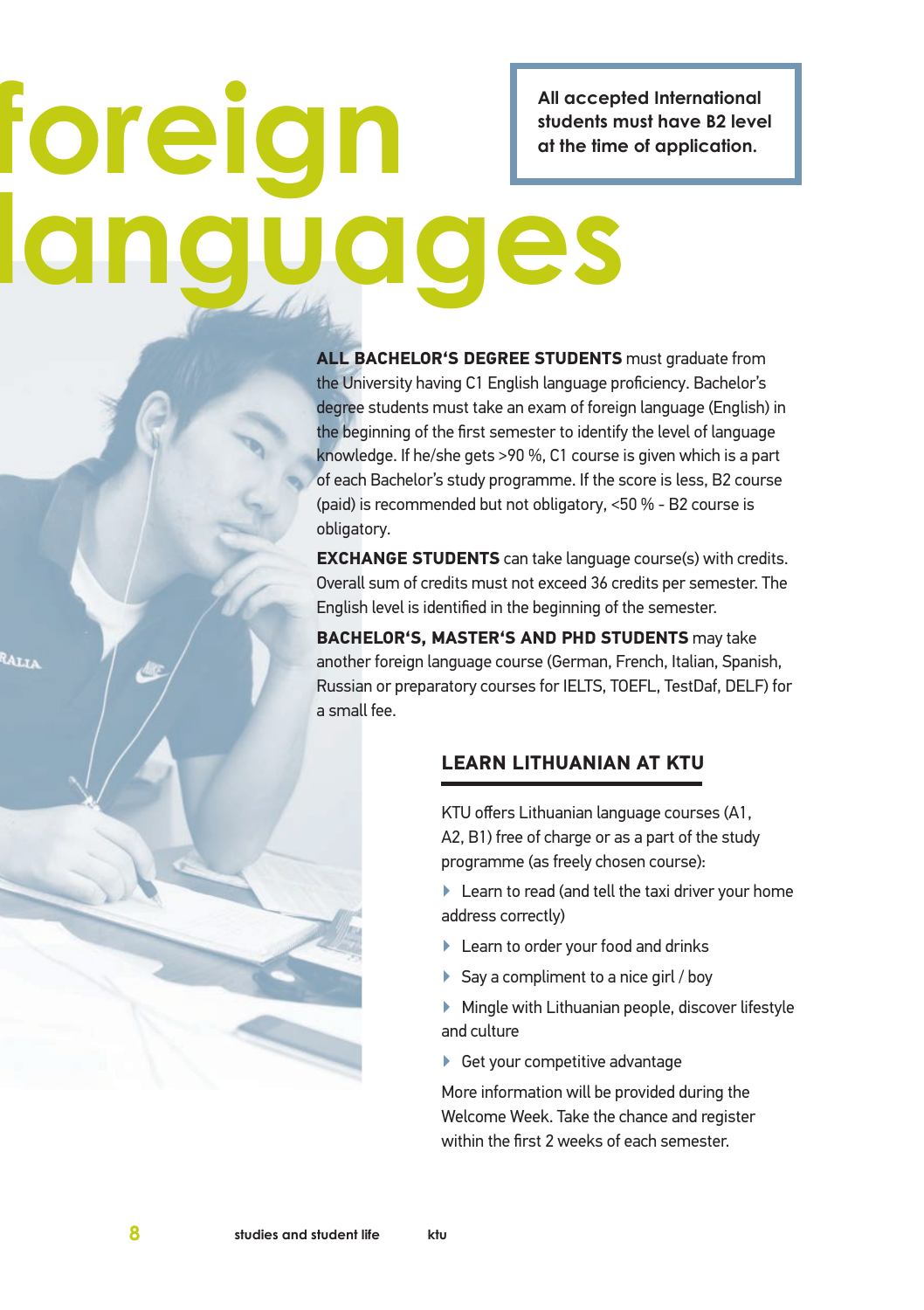

#### **LECTURES**

Each course has a confirmed content and may possibly include midterm exam, course work, practical and laboratory tasks, etc. There is written or oral exam upon completion of every course. This information is given by the supervising professor at the beginning of each course. **ATTENDING THE LECTURES IS OBLIGATORY.** The lectures start sharp at the indicated time so don't be late.

**If you got sick during the semester or exams session, you must visit a doctor and inform the faculty administration about your illness on the first day you are missing the classes. After you get well, you must get a note from the doctor and to bring it to the faculty. Only having an official and registered at the faculty doctor's proof of sickness, the faculty may extend the time to fullfill the semester tasks or exams for 2 more weeks free of charge.**

#### **LECTURES START AT**

| 1 lecture > 8:30              |  |
|-------------------------------|--|
| 2 lecture <b>10:30</b>        |  |
| 3 lecture > 13:00             |  |
| 4 lecture <b>15:00</b>        |  |
| 5 lecture <b>17:00</b>        |  |
| 6 lecture $\rightarrow$ 18:45 |  |

#### **LECTURES LAST**

▶ **1 h 30 min**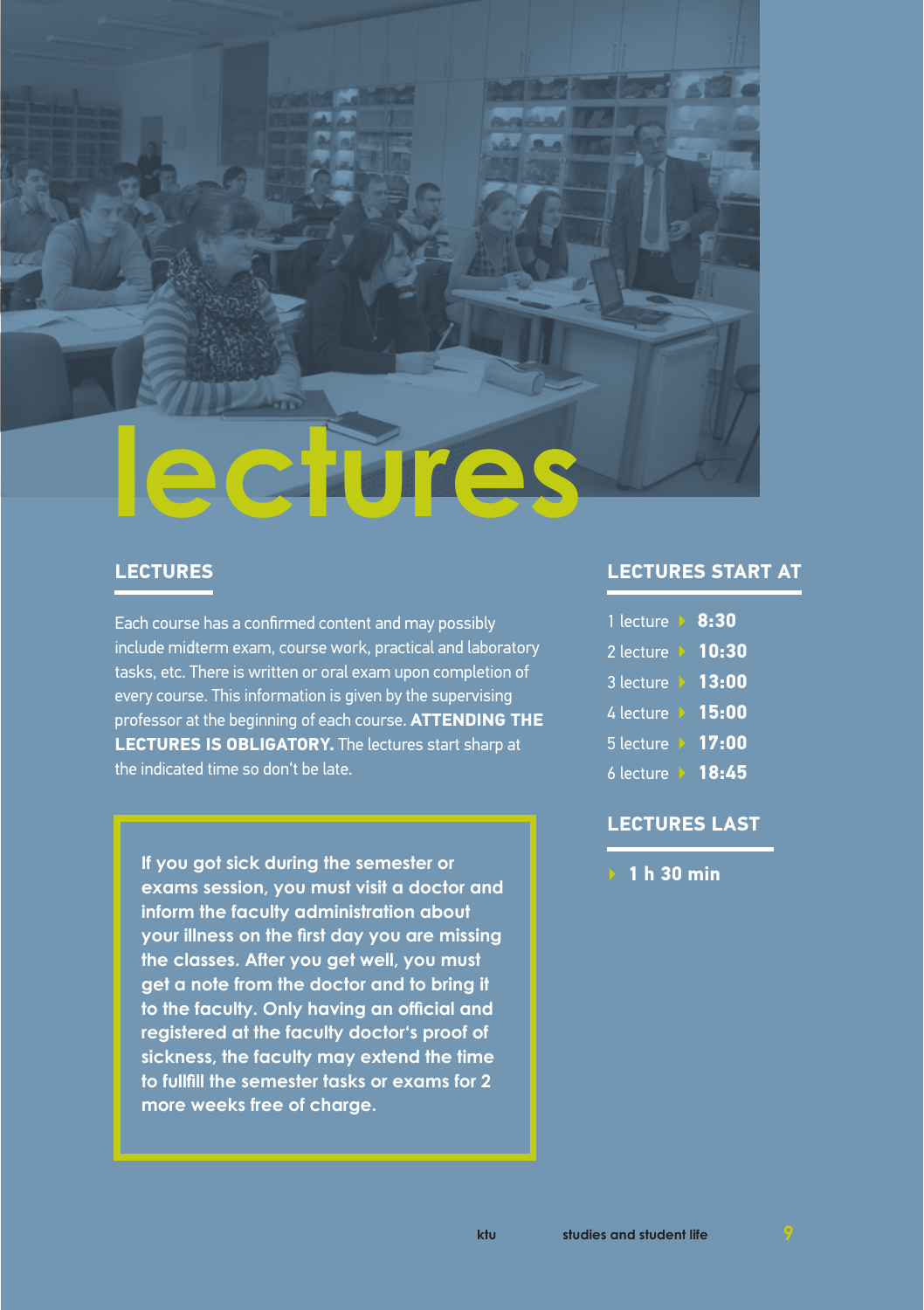**The received grades can be checked on** ▶ **www.en.ktu.edu**

The final grade of each course may consist of several components (provided by the teacher at the beginning of the course): midterm exam, course paper, laboratory works, home works (assessment during semester) and final exam. A student is not allowed to take final exam without fulfilling and getting passing grades for each of the semester tasks. Exams are taken during the exams session. The best students of each faculty may receive scholarships for advanced study results.

# **assessment of knowledge**

**The grading scale used at KTU is based on a number scale from 1 to 10 where 5 and higher is a passing grade and 4 or lower - a failing grade.** 

**A student passes when he/she proves that he/ she assimilated not less than 50 % of the required knowledge scope.**

### **KTU GRADES AND DEFINITIONS**

#### **PASS**

**10 (excellent)** ▶ excellent performance, outstanding knowledge and skills

**9 (very good)** ▶ strong performance, good knowledge and skills

**8 (good**) ▶ above the average performance, knowledge and skills

**7 (highly satisfactory)** ▶ average performance, knowledge and skills with unessential shortcomings

**6 (satisfactory)** ▶ below average performance, knowledge and skills with substantial shortcomings

**5 (sufficient)** ▶ knowledge and skills meet minimum criteria

#### **FAIL**

**4, 3, 2, 1 (insufficient)** ▶ knowledge and skills do not meet minimum criteria/below minimum criteria

\* KTU grades are not converted into ECTS grades. Instead, the statistical grade distribution is given in the Transcripts of Records for the exchange students.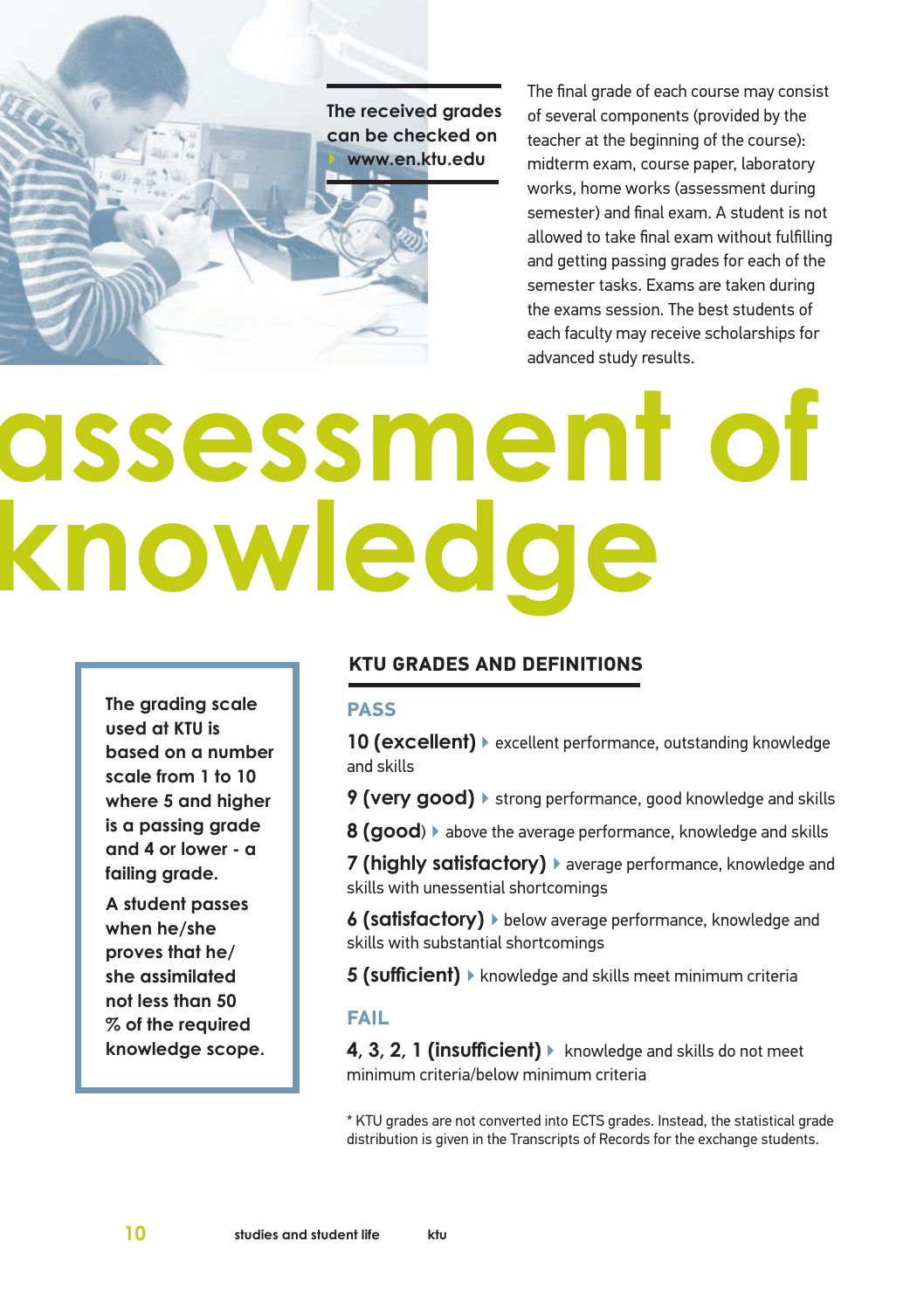#### **IF YOU FAILED ASSESSMENT** during

semester and/or did not finish them until the end of the Lectures period (look the Academic calendar), you can retake any of them one time paying 14,48 EUR within the first 2 weeks of the Exams session.

#### **IF YOU FAILED OR NOT ATTENDED THE**

**EXAM**, you can retake it twice: first time – free of charge, second time - 14,48 EUR. If you failed again, you must repeat the course next year. Repeating of the course will be charged according to the tuition fee per credit.

**Feel free to use teachers' consultancy hours (set by each teacher) during whole semester (don't postpone for the last week of the semester).**

#### **FINAL THESIS**

Each study programme ends in writing the final degree thesis (Bachelor's, Master's or Doctoral) which are presented and defended at the faculty.

Master's thesis usually includes a preparatory research (called Research Work) in every semester.

If you did the major part of the thesis and got supervisor's approval but did not manage to defend your final degree thesis on time, you can do it later by paying 217,22 EUR.

Successful presentation of the thesis means the accomplishing of the degree programme and leads to a degree. Congratulations!

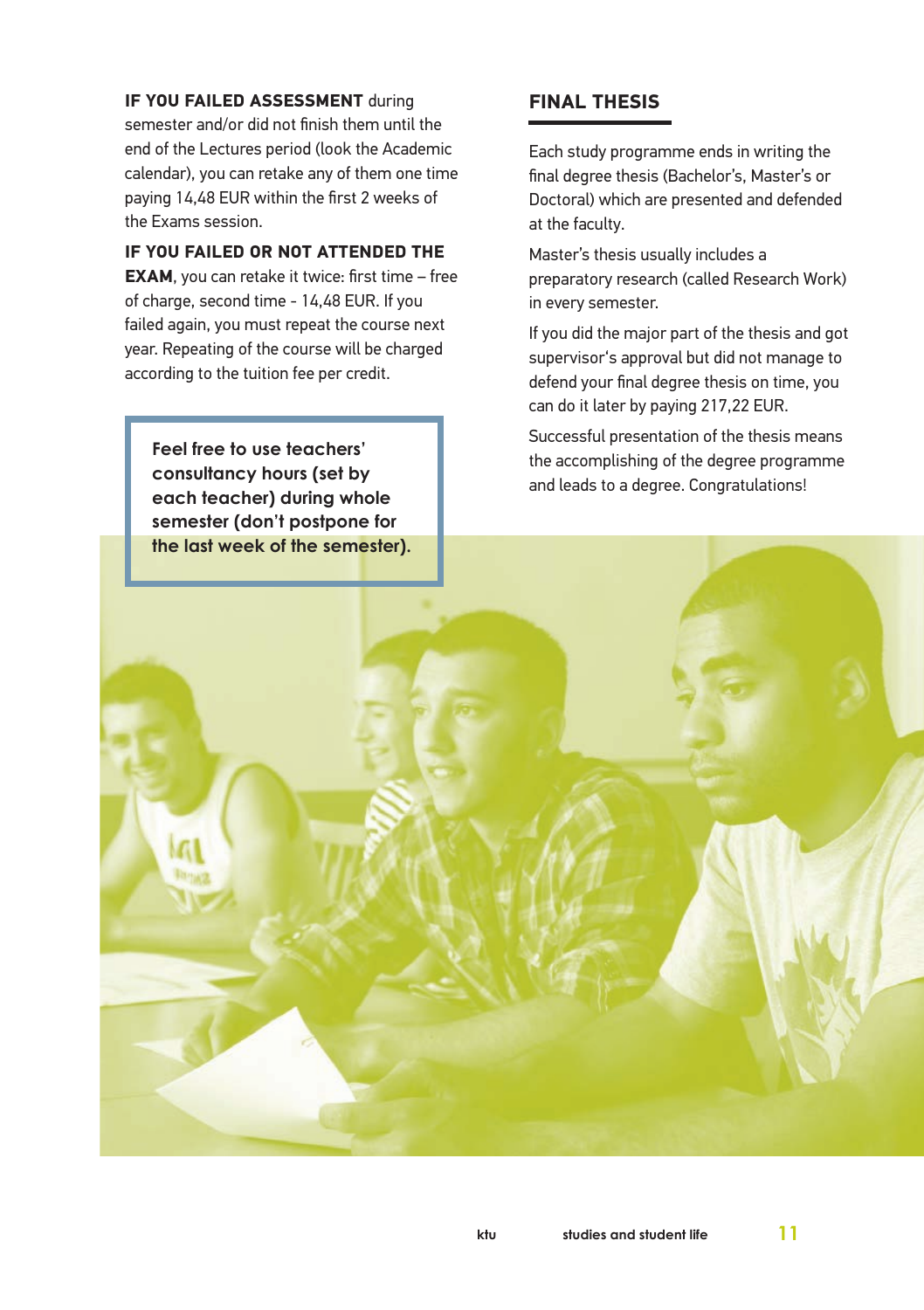## **academic assistance**

If you have some education gaps to study one or another course or topic at KTU, you may approach the professor. Each professor has weekly consultations hours (free of charge). So take this opportunity and discuss the questions that are unclear, the development of the course work and many others.

KTU Students Development Centre organises free of charge mathematics, statistics, computer science, physics and other **CONSULTATIONS FOR STUDENTS**, who experience learning difficulties at the University. The consultations provided by tutors (volunteering academics and students) can be in English and even in Russian languages.

**Consultations are held in** Studentų St. 63A (rooms 201, 203), Kaunas

▶ **+370 37 300257**  ▶ **apc@ktu.lt**

**Degree students can choose an Academic adviser**

Sometimes learning difficulties may arise due to some adaptation or personal issues, or pressure not to fail. Don't wait and consult with the proffessional.

#### **UNIVERSITY PSYCHOLOGIST SERVICE**

**Psychologist** Juneta Zelmikienė Studentų St. 63A-2, Kaunas

▶ **juneta.zelmikiene@ktu.lt**

**ACADEMIC ADVISER** – an academic person appointed to student to help in academic matters (choosing major and minor programmes and freely chosen courses, evaluating academic progress and etc.).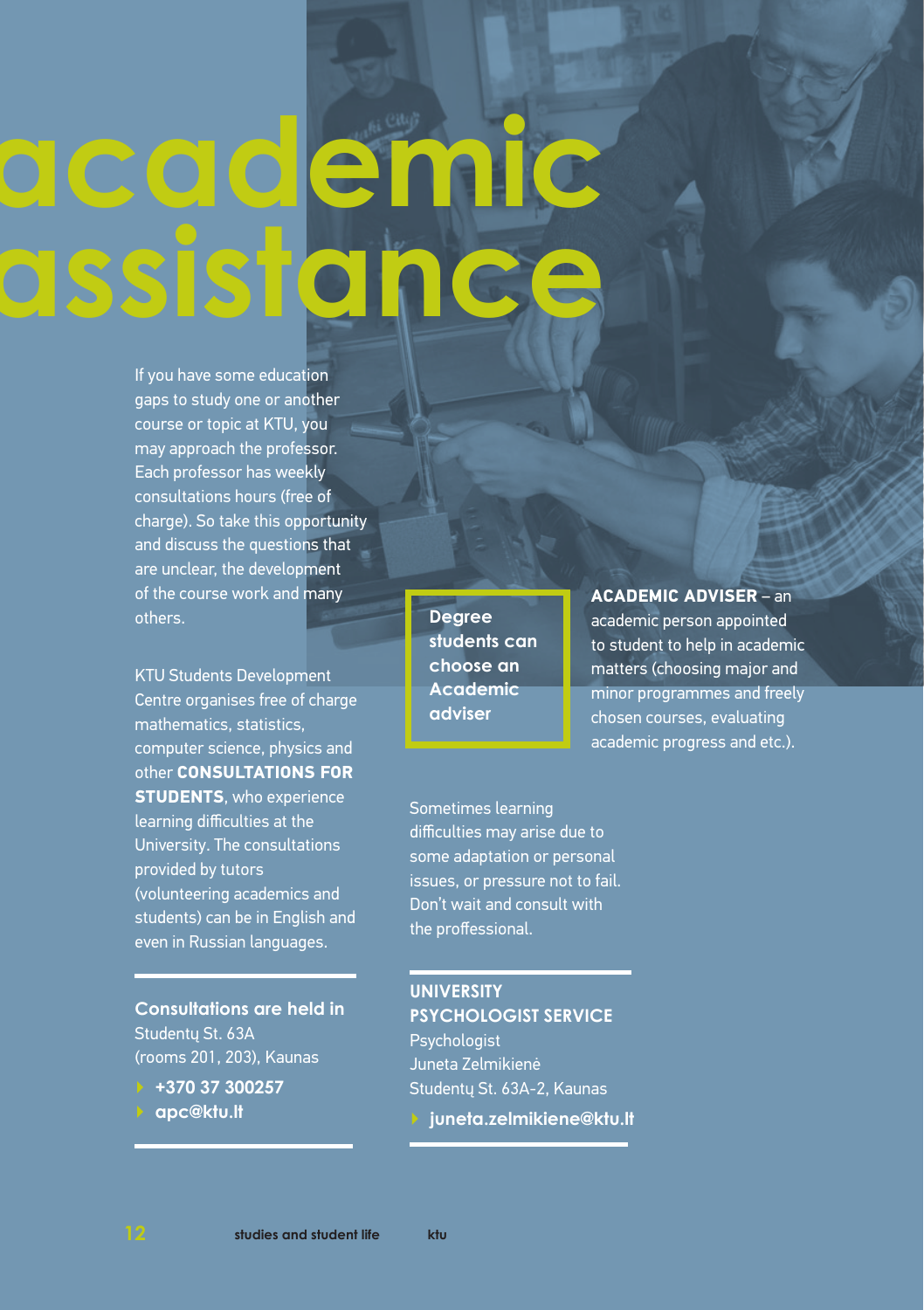University offers numerous scholarships<br>to those who are good at studies,<br>research or are active in the<br>University's life, the first with the studies of the studies of the studies of the studies of the studies of the studi **to those who are good at studies, research or are active in the University's life. University's scholarship fund consists of money from State budget, firms and individual donations.**

**SCHOLARSHIP FOR VERY GOOD RESULTS IN STUDIES AND SCIENCE (76 EUR) per month, 1 semester long)**

In the beginning of each semester a Dean of a Faculty appoints the degree students who demonstrate very good study results for scholarship. The students are ranked based on CGPA within the faculty, study programme and the year of study. The scholarship is assigned automatically and the student does not need to apply for it.

#### **ONE-TIME INCENTIVE SCHOLARSHIP**

May be given by Faculty's Dean's (up to 114 EUR) or Rector's (up to 304 EUR) decision to the student who is active in social life, participates in various projects and other after-studies activities. The students are recommended by faculties or University's departments/units.

#### **RECTOR'S SCHOLARSHIP FOR EXCEPTIONAL RESULTS IN STUDIES AND SCIENCE (190 EUR) per month, 1 semester long)**

Nearly 60 Rector's scholarships for degree students who show exceptional results in studies and science are awarded by University's Rector's order every semester. The applications must be submitted at the faculties in the beginning of each semester (see Academic calendar). The prerequisites: CGPA of all study period at KTU and of the last semester must be >9, scientific publications, participation in seminars, conferences, etc.

#### **ONE-TIME TARGET SCHOLARSHIP**

May be given by Faculty's Dean's or Vice-Rector's decision to the student for representation of the University at scientific conferences, seminars, summits, exhibitions and arts & sports events.

#### **SCHOLARSHIPS OF COMPANIES AND SPONSORS**

**scholar**

May be given for talented students. The application and requirements differ depending on the indiviadual scholarship which could be one-time, monthly, etc. within the range of 290- 3475 EUR. Information about open calls is published on ▶ **ktu.edu** and advertised in the faculties.

#### **ONE-TIME SOCIAL SCHOLARSHIP**

(152 EUR, or more) may be given to the student who has experienced a serious illness, financial loss of a family member at a current time. The applications, supported by the list of proves, are submitted at the faculties.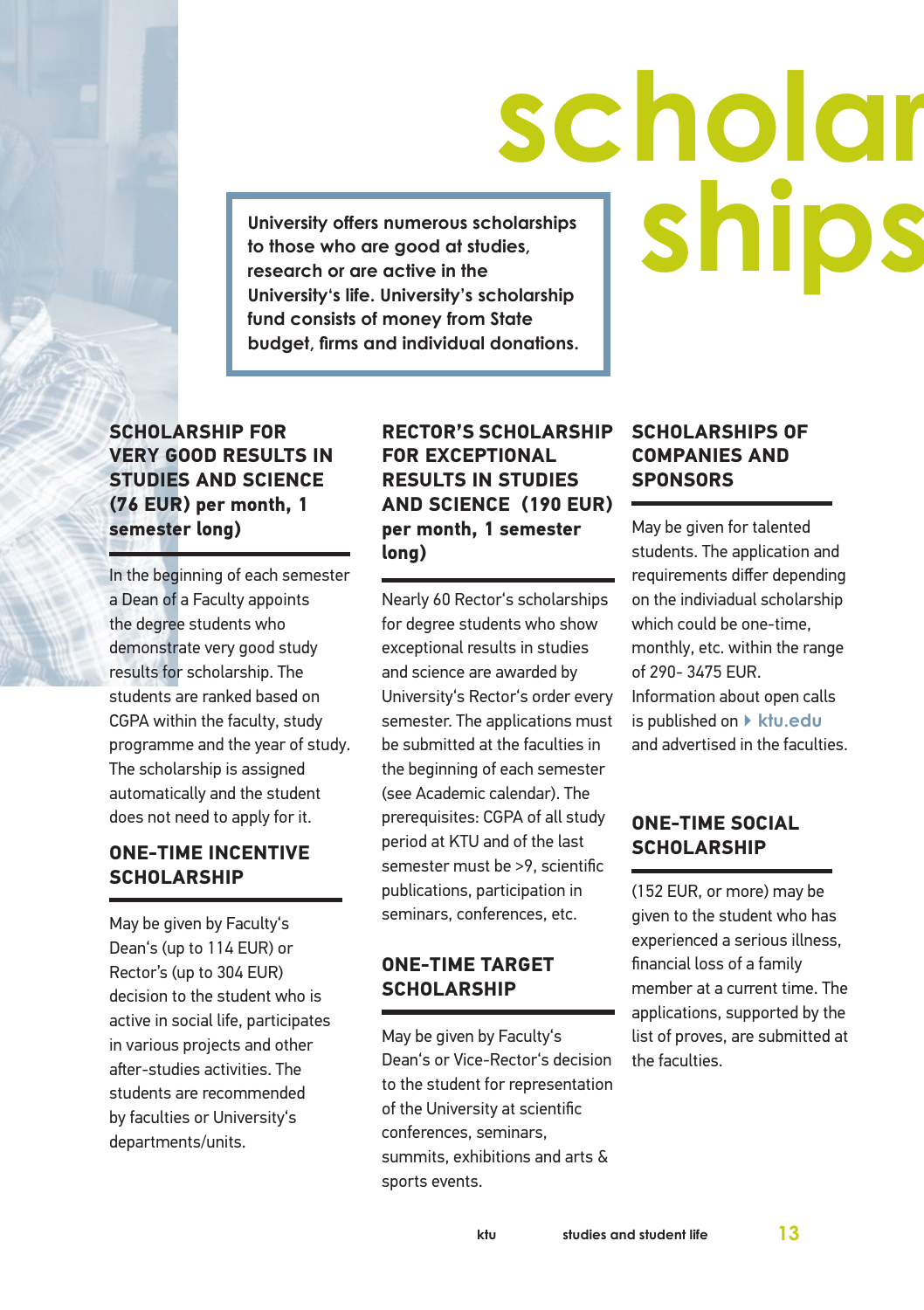### **erasmus+ and exchang programmes**

Degree students can study one or two semesters in another KTU partner university abroad and have a double international experience. The courses that are taken at a foreign university should match the study plan for a certain semester at KTU. **INFO DAY OF STUDIES ABROAD** is organised in spring where you can find out more and meet the students who had this experience already or study as exchange students at KTU (if you did not meet them yet during the classes or in the dorm), or to present your home university/studies abroad experience.

#### **ERASMUS+**

Erasmus+ is the most popular academic exchange programme in the world. Each faculty has bilateral Erasmus agreements with the universities all around Europe and you can choose one of them. KTU has 340 Erasmus agreements with 275 universities, and more than 1000 students yearly can be an Erasmus student.

Why to take this opportunity? It is an amazing addition to your experience in studies and social life, possibility to learn another language and opportunity to get a scholarship (300 – 500 EUR per month) to cover your expenses abroad. Degree students may participate in exchange programme (for 1-2 semesters) from the second year of studies at the University. Academic Exchange and Networks Office deals with the applications. The eligible students are being selected twice a year: the main call is in March and the second one – in September (see Academic calendar for dates).

#### **More information:** ▶ **en.ktu.edu** ▶ **Dean's offices**

#### **Specific questions can be addressed to VIRGINIJA SAVALENKOVIENĖ**

Exchange programmes manager (outgoing students: studies and internships)

Academic Exchange and Networks Office Donelaičio St. 73-109, Kaunas +370 37 300038 virginija.savalenkoviene@ktu.lt

#### **BILATERAL AGREEMENTS**

Erasmus+ is not the only programme to experience international mobility. Foreign universities are accepting students from KTU as well as the mobility is organised based on bilateral agreements between KTU and other universities, or between Lithuania and other country. Nowadays new popular destinations are Georgia, Kazakhstan, Azerbaijan, South Korea, etc. Some scholarships are available as well.

#### **KTU WELCOMES EXCHANGE STUDENTS FROM ITS PARTNER UNIVERSITIES.**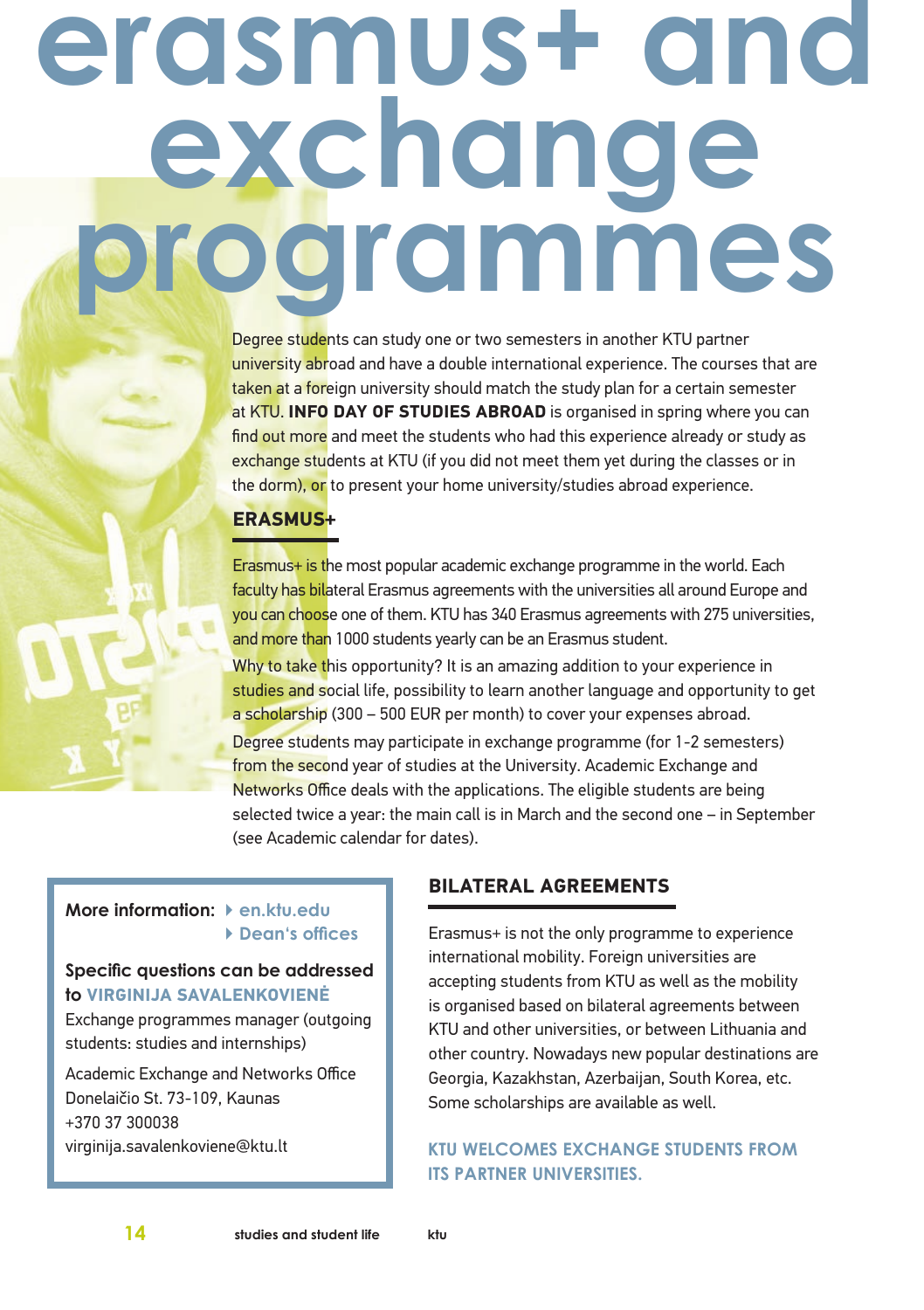**mentorship program**

**For more information on mentorships programmes and personal offers to you, login on KTU Academic Information System.**

From 2014, KTU implemented a unique in Lithuania Mentorship programme that covers the main aspects of studies at the University. Mentors (volunteering students, teachers, professionals and business persons) help the less experienced or fresh students (mentees) to get integrated into the student life, to plan their studies, to focus on career development. It is not obligatory to have all type of mentors but this cooperation can become one of your strongest relationships in the future. And once you learn something new, do not forget to share your experience and become a mentor yourself!

**My first week was a shock. I was in a country with very different kind of people from Spanish, the opposite climate and not so many elder people speaking in English, at least in Kaunas. Anyway, after a short time, I became even more comfortable than in my hometown. For the first time in my life, I experienced what independence is, and KTU helps you adapt a lot. During the first weeks, I was provided with a mentor, who allowed me to forget about everything. She took me to my living place, and showed me everything I needed to know. /…/ Now I can say that I know almost everyone and I already know how many things work in this University, so I can help new international students a lot.**

**Adrián Martín García from Spain Mentor at KTU in 2014**

**PEER MENTOR** – senior student assigned to freshers to get oriented in the University (study system, rules, the city, etc.). All newcomers will have peer mentors, supervised by ESN KTU. Got e-mail from a KTU student even before arrival to KTU? That's your mentor, keep in touch with him.

**ACADEMIC ADVISER** – an academic person appointed to student to help in academic matters (choosing major and minor studies, freely chosen courses, academic progress, etc.).

**CAREER MENTOR** – an experienced person assigned to student to share his/ her knowledge, experience and insights on career issues.

**RESEARCH MENTOR** – a researcher appointed to undergraduate student to start research in desired field. Special requirements for mentees are applied.

**TUTOR** – a student or academic person who helps students in difficult undergraduate courses (mathematics, physics, etc.).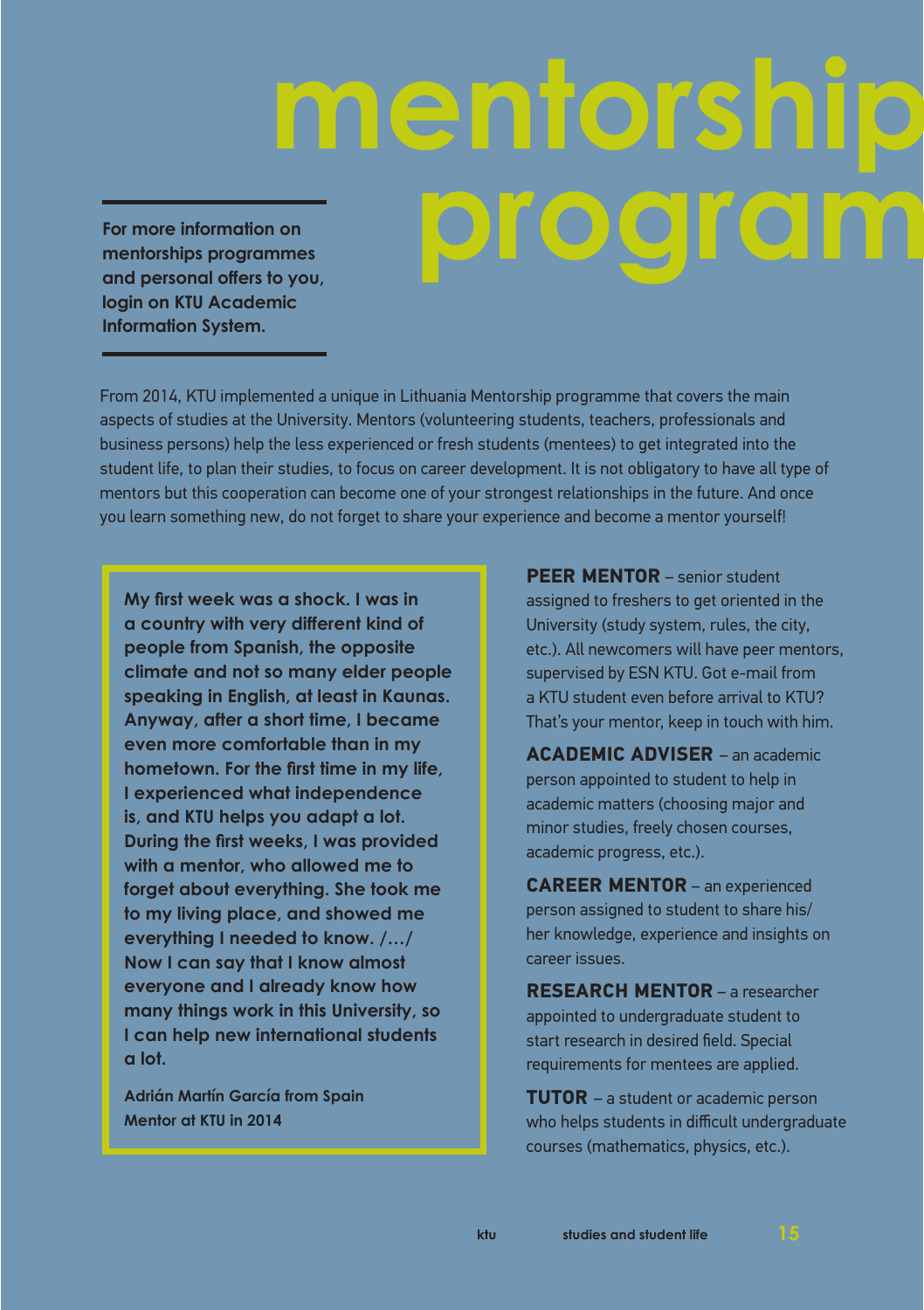**In order to get the login name and password you should register on**  ▶ **registracija.ktu.lt**

**KTU has an unified registration system. Once the new user registers, the login name and the password are valid for the following services provided by the KTU computer network:**

**e-services**

- ▶ **Academic Information System (AIS)**
- ▶ **E-mail**
- ▶ **Computerised workstations in the University classrooms or libraries**
- ▶ **Photocopy machines in the University libraries**
- ▶ **Wireless internet (Wi-Fi) zones in the University area**
- ▶ **Virtual Private Network (VPN) and other e-learning environment (ViPS)**
- ▶ **Moodle e-learning environment (vma.ktu.lt)**

#### **ACADEMIC INFORMATION SYSTEM**

All the information about your study process can be found in KTU Academic Information System (AIS). In order to access AIS, go to ▶ **en.ktu.edu → MY KTU → Academic IS → login** with the new login name and password, which were created during the registration to KTU network system.

In KTU AIS, you will find a study plan of a current semester, the schedule of your lectures, notifications about your payments or outstanding debts as well as your status with the library, faculty, and dormitory.

Important announcements and open surveys, application for mentors will be published in AIS as well. Click on Individual Plan and you will access the information about each year Study Plans. Moreover, you will be able to order a student status certificate from the University.

#### **NEW USER REGISTRATION**

Enter your name, surname and ID (according to KTU database, ID consists of date of birth and several other numbers and looks something like 38909259994. You will be provided by yours on the Welcome week).

After you provide the information needed for the registration, the system will create your login name and your e-mail address. In further steps you will also be able to change a password. The new login name and password will be necessary for all your study period in KTU libraries, computer classes or buildings with Wi-Fi and for the access of academic information on AIS and lectures' materials on Moodle.

#### **MOODLE E-LEARNING ENVIRONMENT**

In order to access your lecture materials, you need to login to e-learning environment Moodle ▶ **vma.ktu.lt** 

Here teachers are publishing information about courses as well as lectures' materials according to the topics and important notifications or announcements.

#### **Have questions?**

Websites and contacts for inquiries are provided:

- ▶ When working in the University computer labs, contact the lab IT administrators,
- ▶ When working at the library, contact the librarians,
- ▶ Regarding e-mail, VPN, KTU wireless network
- issues, contact IT administrators ▶ **pastas@ktu.lt**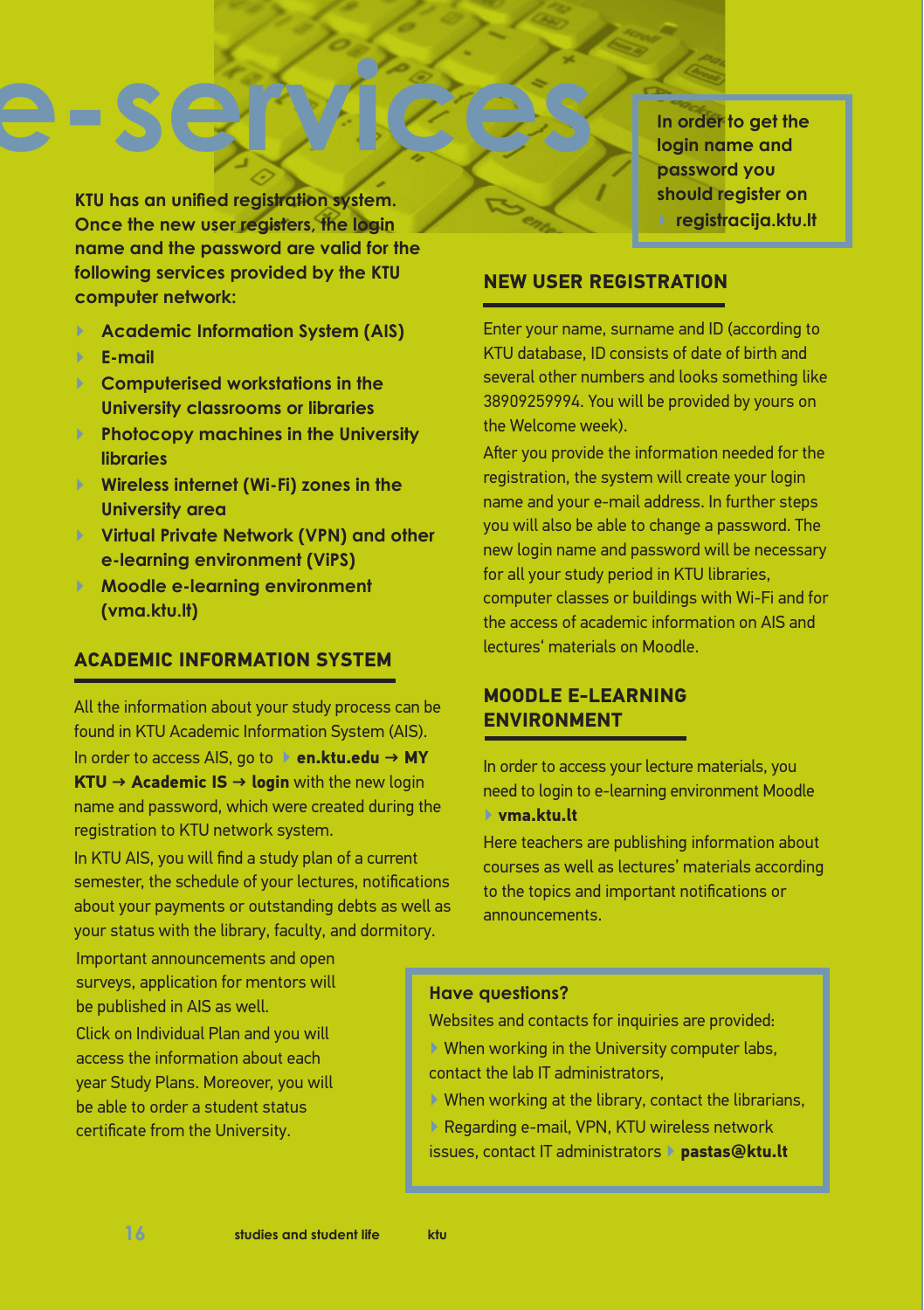# **library**

**Library publications catalogue**  ▶ **ktu.edu/en/library**

The main textbooks for each course are provided or recommended by the teacher. But you may need many more to write your course paper, to deepen your knowledge. The easiest option is to go to KTU library. If you wish to take books home, you need to present your student card (LSIC) or any personal document (ID card or passport).

#### REMEMBER THAT BOOKS ARE GIVEN FOR A CERTAIN PERIOD. IF IT IS OVER BUT YOU WANT TO KEEP THE BOOK, YOU HAVE TO PROLONG IT.

KTU library provides possibilities to use electronic databases, to read scientific journals and books online (virtual library). Each library has a reading hall, internet access, here you can make photocopies or scan desired books as well as to print.

#### **BRANCHES OF KTU LIBRARY**

| Þ. | <b>Central Library</b><br>Donelaičio St. 20                                | I–IV            | <b>During semester</b><br>$8 - 20*$    |
|----|----------------------------------------------------------------------------|-----------------|----------------------------------------|
| Þ. | <b>Faculty of Informatics</b><br>Studenty St. 50                           | v<br>VI         | $8 - 18$<br>$9 - 16$                   |
| Þ. | <b>Faculty of Civil Engineering</b><br>and Architecture<br>Studenty St. 48 | I–IV<br>V       | On holidays<br>$8 - 17$<br>$8 - 15.45$ |
| Þ. | <b>Faculty of Mechanical</b>                                               |                 | <b>During semester</b>                 |
|    | <b>Engineering and Design</b><br>Studenty St. 56                           | I–IV<br>v<br>VI | $8 - 18$<br>$8 - 15:45$<br>$9 - 16**$  |

▶ **Panevezys Faculty of Technologies and Business**  Nemuno St. 33, Panevėžys

\* Orders are carried out up to 19:00 at the Central Library \*\* Open each second and third Saturday

The library is closed for users on the last working day of every month (except November, April, and May). Shorter working hours are before public holidays.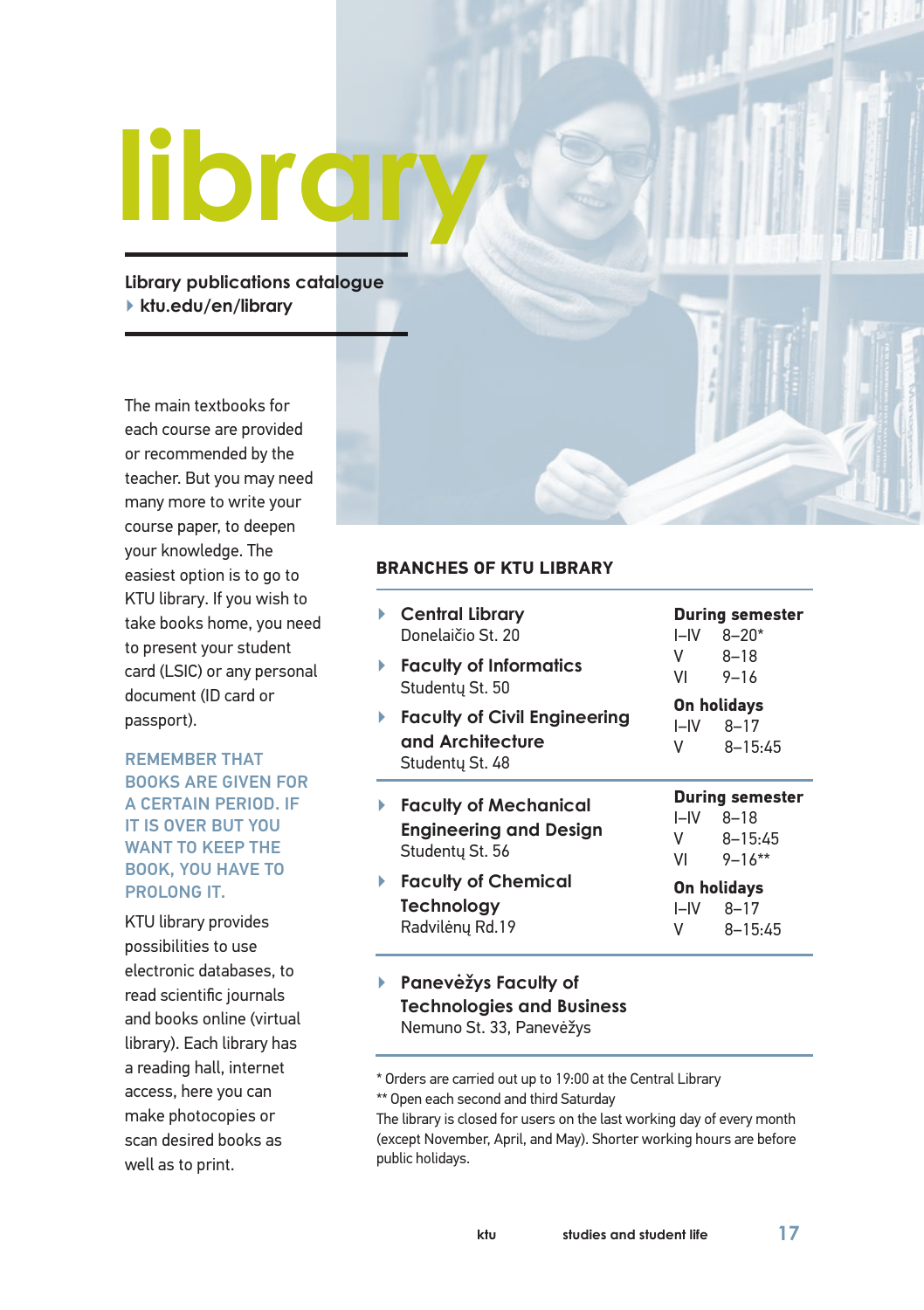## **after finishing studies Before leaving Lithuania we**

#### **DEGREE STUDENTS**

After accomplishing the degree programme and the presentation of the final thesis, a student receives KTU diploma which is recognised in the European Union as well as in many other countries in the world.

Having Bachelor's or Master's degree awarded in KTU you may continue your studies (Master's or PhD respectively) at KTU or any other university in Europe, or start your professional career.

The Diploma Supplement is an annex attached to a higher education diploma. It provides a standardised description of the nature, level, context, content and status of the studies pursued and successfully completed by the graduate. The Diploma Supplement contributes to the transparency of student academic achievement and facilitates academic and professional recognition of qualifications throughout the entire Europe and other parts of the world.

Diploma Supplement is issued to all graduates of Kaunas University of Technology automatically, free of charge and in two languages: Lithuanian and English since 2005.

Before leaving Lithuania we recommend you to legalise diploma and diploma supplement by obtaining Apostille at the Ministry of Foreign Affairs of the Republic of Lithuania. According to the international law requirements, this stamp officially confirms that a signature, seal or stamp on a document is genuine. You may be asked for this at your next university or employer. It might be useful to legalise with Apostille other documents obtained in Lithuania as well.

**recommend you to legalise diploma and diploma supplement by obtaining Apostille at the Ministry of Foreign Affairs of the Republic of Lithuania.** 

If you need to proove your study results to your sponsor or decided to apply for academic exchange or to stop your studies for any reason, you may need Transcript of Records which includes all the courses you took and the marks you received while studying at KTU. Normally TR may be prepared only after the exams session when all marks are entered into the database. It means that TR will be prepared in February for the autumn semester or in July for the spring semester.

You can order the Transcript of Records in the Faculty's Administration Office.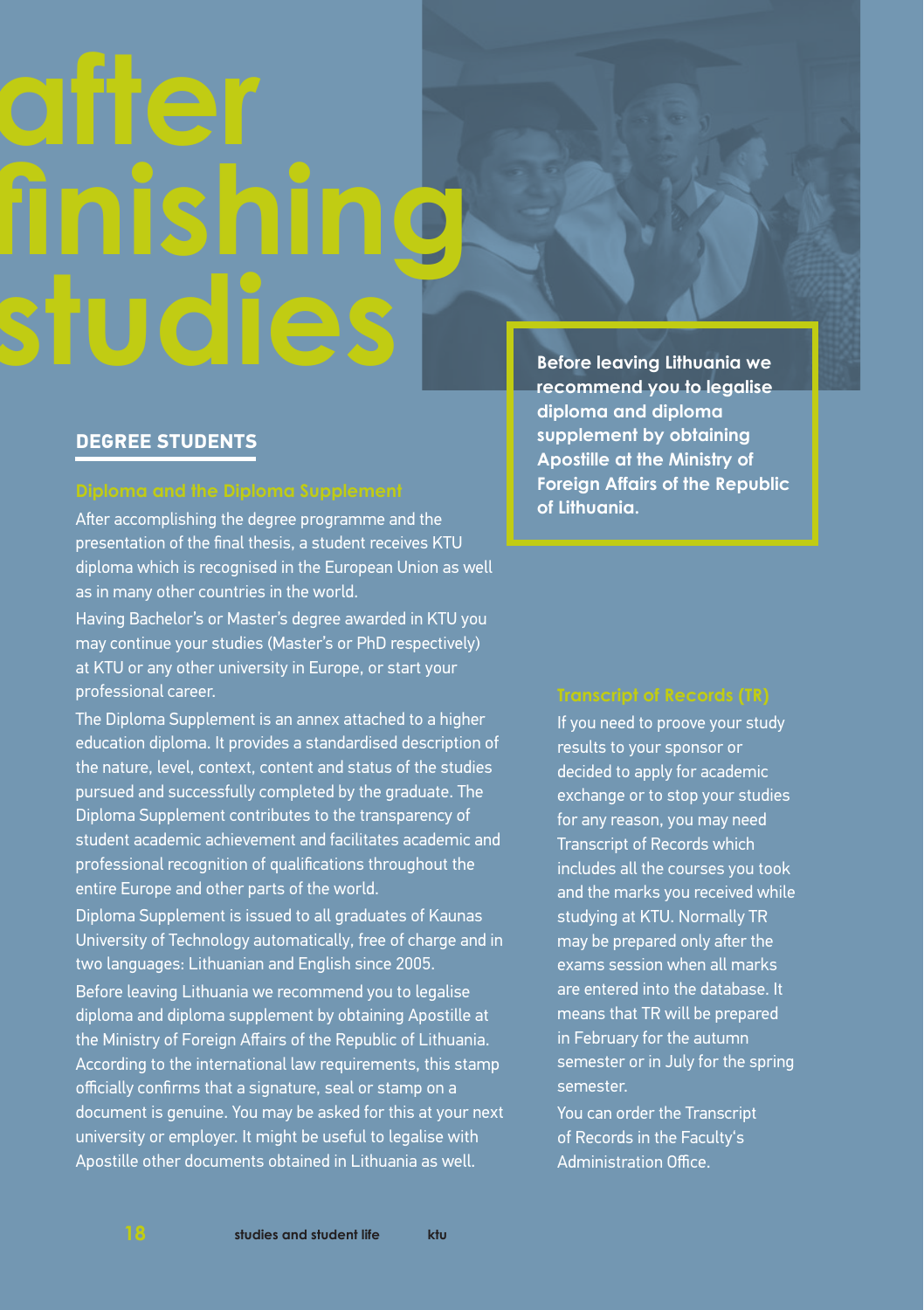#### **EXCHANGE STUDENTS**

#### **Transcript of Records (TR)**

Each exchange student will need the Transcript of Records in order to have their study period abroad recognised at their home university.

Normally the Transcript of Records may be prepared only after the exams session when all marks are entered into the database. It means that TR will be prepared in the first part of February for the autumn semester, or in the first part of July for the spring semester. When TR is prepared, International Studies Office sends it to the student's home university by post.

> **NOTE! TR/diploma will be provided only after your settlement with the university is completely finished.**

#### **Other documents**

DIR may issue an official document confirming the period of your studies at KTU.

If your home university requires any additional information about your studies here, please inform the DIR in advance.



#### **SETTLEMENT WITH THE UNIVERSITY**

When leaving the University a student has to settle with:

**LIBRARY.** Return the publications back to the library and make a payment for delayed publications (if any) and confirm in KTU Academic Information System not to take library publications home-held anymore.

**FACULTY.** Make the outstanding tuition fee payments (if any).

**STUDENT UNION.** Return Lithuanian Student Identity Card (LSIC/LSP) to KTU Student Union (if you had).

**DORMITORY.** Make the outstanding rent payments (if any), inform Dormitory's administrator about your departure date, return the room key and the entrance card to the Dormitory administrator or the door-keeper.

You can check your current status of the settlement with the university in KTU Academic Information System.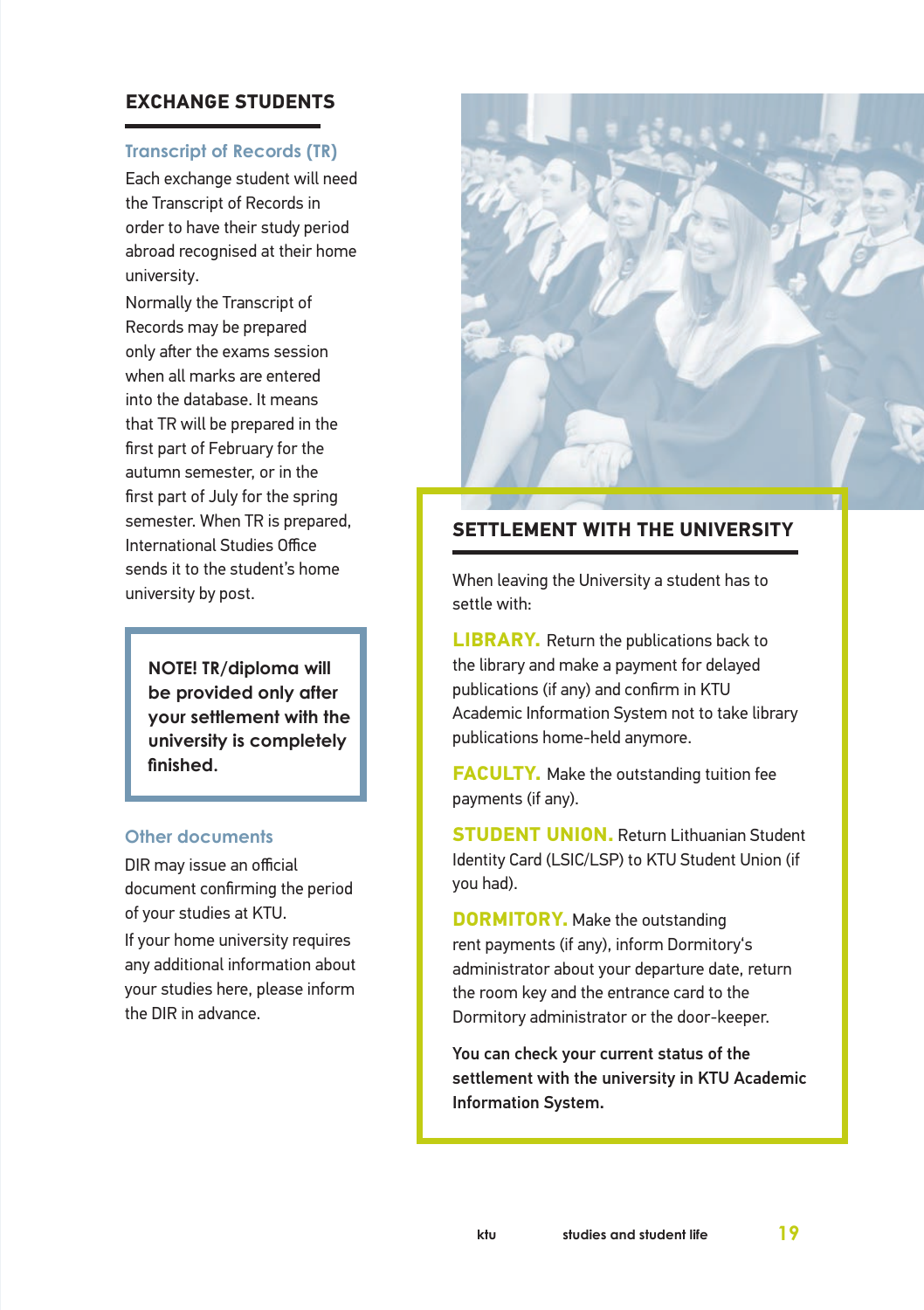# **planning your career**

KTU emphasises professional experience and career development during the time of studies at the University. Internship is an important part of Bachelor's studies nevertheless the internships may be performed at any study cycle (Bachelor, Master's, PhD). This experience enriches student's knowledge, encreases competitiveness, and expands student's network and helps to develop future career.

#### **KTU Career Centre**

Studentų St. 67, rooms 204 and 205 +370 37 321330, karjera@ktu.lt FACEBOOK ▶ KTU.Karjeroscentras

The mission of KTU Career Centre is to create proper career possibilities for students, directly working with university and companies. The consultants help the students plan their occupational career properly and get ready for open job market. Seminars and trainings are being organised, moreover, the consultants help in solving KTU student internship and graduate employment questions (visit them on Tuesdays). Also they publish open calls from all over the world.

#### **KTU CAREER DAYS**

Organised by KTU Career Centre every spring, is one of the biggest in Lithuania. It is a possibility to meet the representatives from more than 80 companies and get to know more about the labour market and your future job and career possibilities from the people who are already working there. Every year more than 3500 students come to Career Days.

If you are very serious about your future career and need pathways advices, use the opportunity to have a CAREER MENTOR within the KTU Mentorship programme. Career mentor is an experienced person (usually coming from the industry sector) assigned to the student to share his/her knowledge, experience and insights on career issues. The applications to have Career mentors are accepted on AIS (look e-services) during the semester.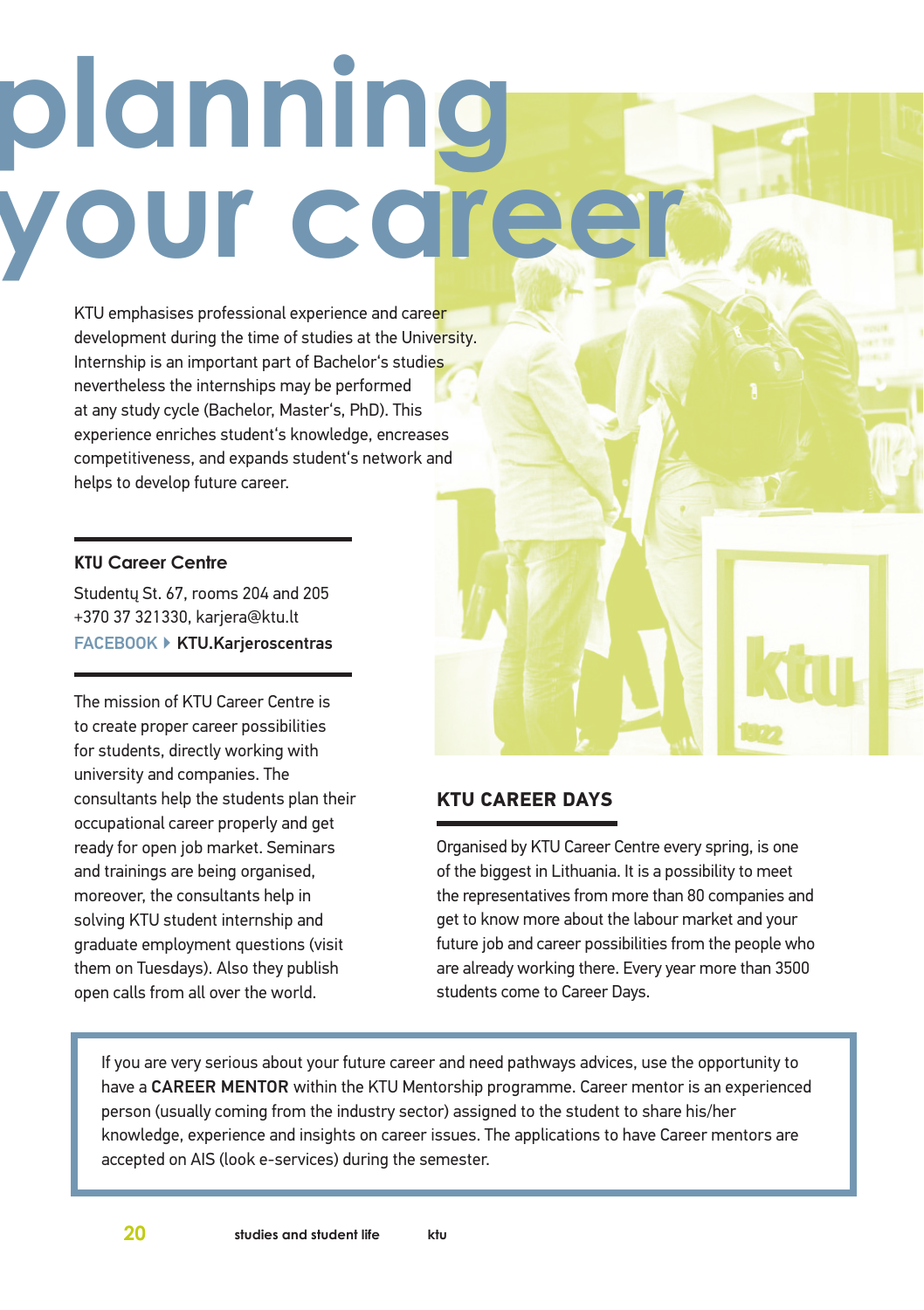**Check** ▶ **en.ktu.edu for the application procedures, open calls, internship places and references from the last years.**

Students may use specialised internship programmes, coordinated by the University. Here we list some of the most popular ones.

# **internships programmes**

#### **ERASMUS+**

provides opportunities to perform internship (so-called Erasmus placements) in Europe supported by Erasmus scholarship (from 400 to 700 EUR per month). The internship should be from 2 to 12 months (total duration of all Erasmus activities (studies + internship) can't be longer than 12 months during one study cycle). You should find the company that accepts you for the internship and then apply for the scholarship. The selection of candidates is organised by KTU Academic Exchange and Networks Office several times a year.

**KTU Academic Exchange and Networks Office**

Donelaičio St. 73-109 +370 37 300038 ▶ ktu.edu/karjera

#### **IAESTE & AIESEC**

IAESTE (The International Association for the Exchange of Students for Technical Experience) and AIESEC (International Association of Students in Economic and Commercial Sciences) international programmes expand paid internship opportunities all over the world. The selection is organised by KTU Career Centre.

#### **PARTNERS FOR VALUE**

Partners for Value is another scholarship based internship programme coordinated by Academic Exchange and Networks Office and Career Centre.

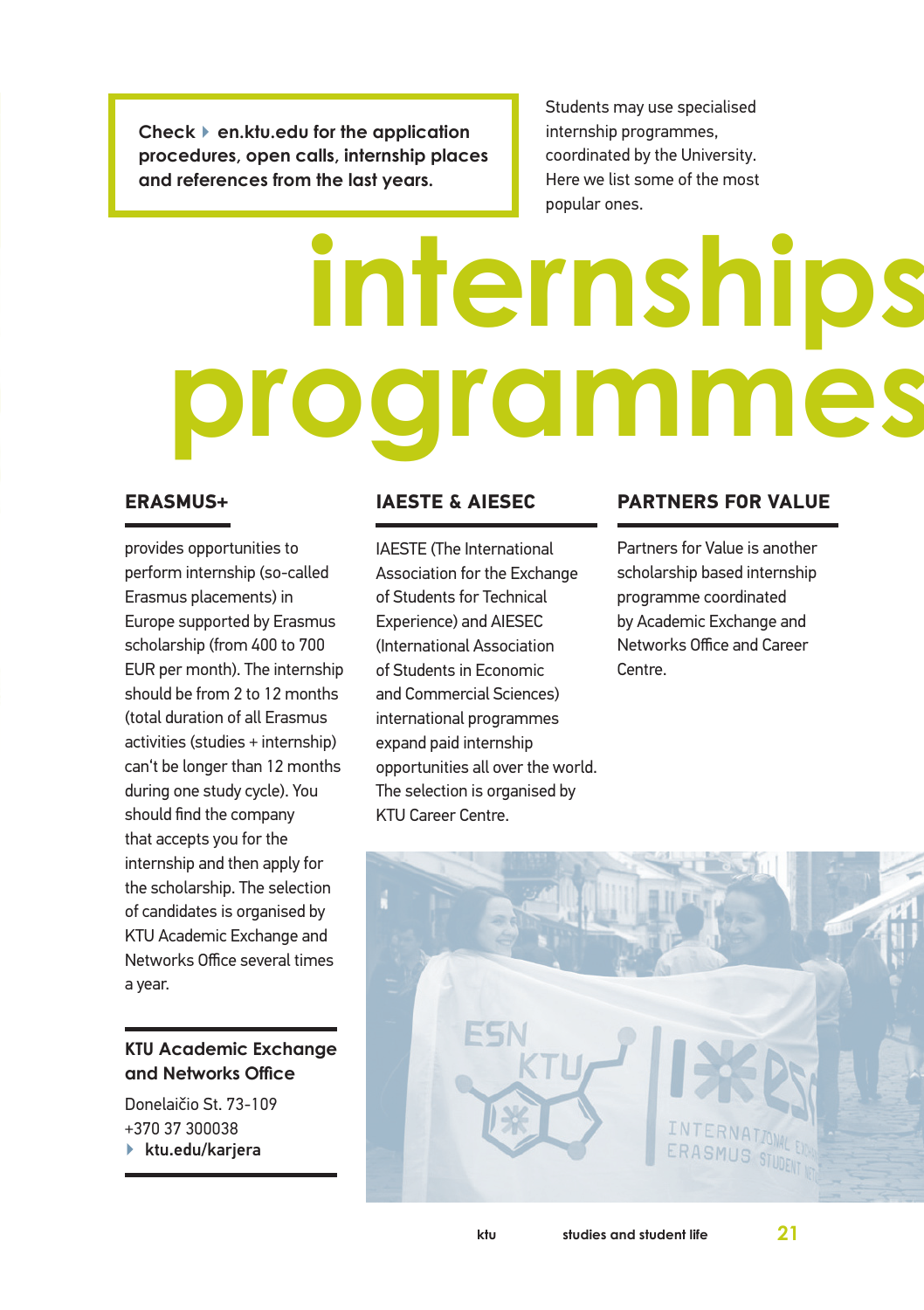### start-u **space**

#### FACEBOOK ▶ StartupSpace

If you have a business idea or prorotype of a product, apps, service, KTU can assist in putting the idea into practice and supporting not only by advices but also by providing the infrastructure.

> When I tell people about my degree, my specialisation and the things I have learned at KTU, I get a bonus as an employee all the time.

Amer from Syria

KTU Start-up Space is a platform for developing entrepreneurship ideas and testing them in practice. It provides support for young businesses based on new technologies and innovations, renders space for sharing knowledge and inspiration. Within 2 years, nearly 30 start-up companies were established, and some of them are generating profit now. KTU Start-up Space invites professionals from various fields – people willing to join new business ideas, and those, who can provide advice and support on important questions.

### **part-time jobs and stay back options**

Students holding EU citizenship can work part time job in Lithuania without any restrictions. Non-EU ctizens are requested to get work permit for each position they are employed at, and to be honest, part time jobs in Lithuania are not very popular due to regulations and language barriers (we hope not for long time). Work permits are issued by Lithuanian Labour Exchange office (www.ldb.lt) under the request of the employer.

According to new law, the graduates can stay for another 6 months after the graduation to search for a job or other study/business/volunteering opportunities in Lithuania.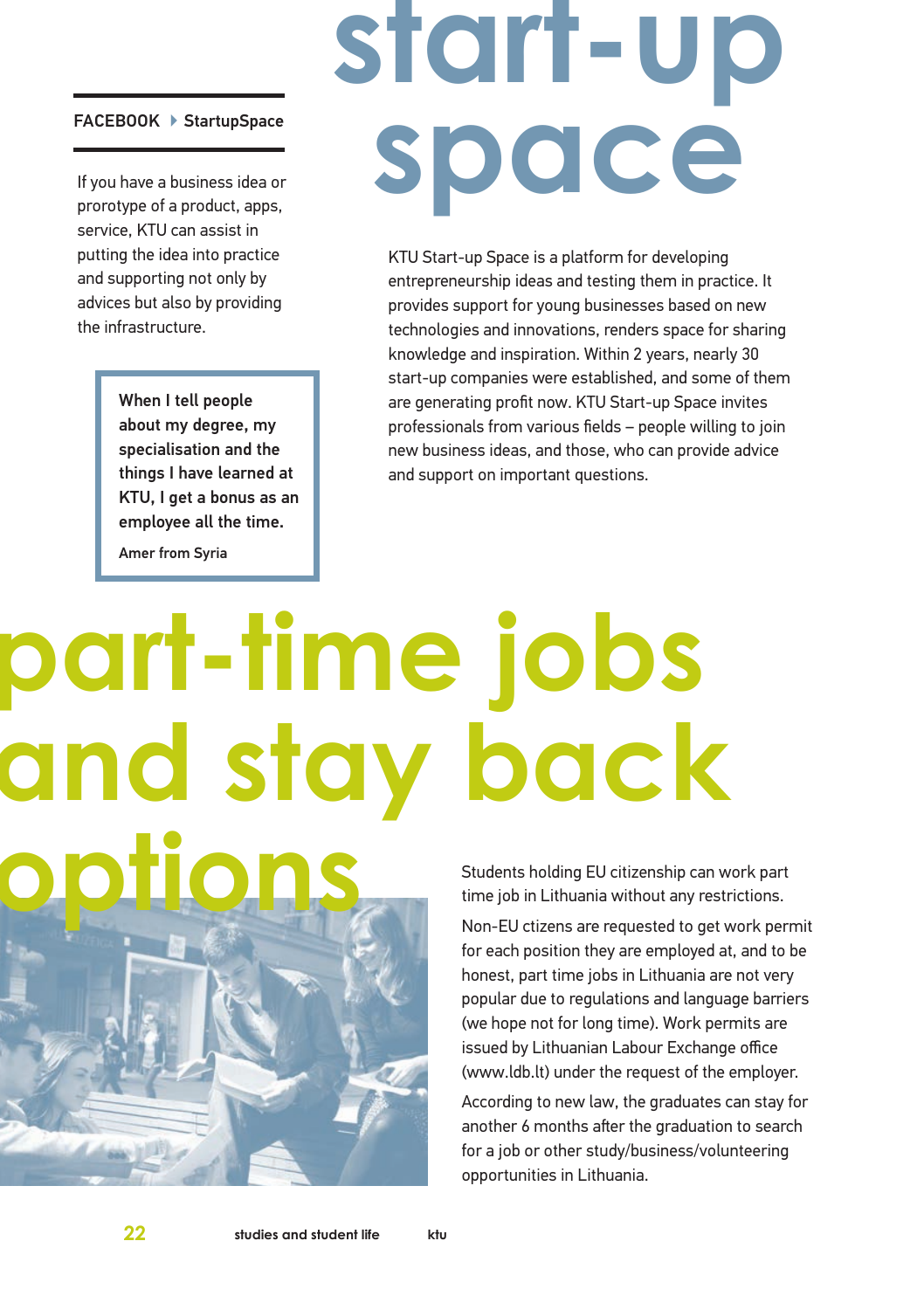### **lithuanian student identity card (LSI)**

Lithuanian Student Identity Card (LSIC) (Lietuvos studento pažymėjimas (LSP)) is the main document that proves your Student status in Lithuania. An electronic LSIC is a student identity card that is also an e-ticket card for public transport, e-wallet, library card, student discount card (for cinema, shopping, internet access, copying etc.). You get up to 80% discount for public transport and 50% discount for intercity transport with LSIC.

LSIC is produced for the whole period of your studies at KTU. It's your document for studies and leisure time and provides the most incredible offers. The offers, discounts are updated regularly, check on ▶ **www.lsp.lt**

In order to save your time and maybe avoid some misunderstandings, the mentors will help you to order your LSIC – contact them for details.

#### **TO ORDER LSIC YOU WILL NEED:**

- ▶ **a computer;**
- ▶ **internet access;**

▶ **scanned passport type photo (coloured with white background);**

▶ **e-mail address (do not use one.lt, mail.ru, rambler.ru or similar).**

#### **HOW TO ORDER LSIC?**

**1 step.** Go to ▶ **www.lsp.lt 2 step.** Click on Register (to register in the system).

**3 step.** Enter requested information very carefully and follow the directions (if you enter wrong information your LSIC won't be produced or it will take longer; if you made mistake, contact your mentor or International Officer). Enter the city where you study (Kaunas). **Instead of personal number, enter your passport (ID) number.** Fill in other information and press Register. The system will show the error (it's because of personal number) but don't mind and click Register once again. Check your e-mail and click received link to confirm registration.

**4 step.** Connect to the system ▶ **www.lsp.lt** using your email

address and the password you entered while filling in the form. You must fill in the rest of information about yourself (university, faculty, etc.).

**5 step.** It may take from 5 min to a few days the system (or LSIC team) to approve your student status. You will receive the confirmation e-mail. Connect to the system again and upload your photo (have it scanned, photo requirements: ▶ www.lsp.lt/en/nuotraukosreikalavimai).

**6 step.** In the My LSIC on ▶ **www.lsp.lt**, choose Order a new LSIC. Choose an office where your LSIC will be delivered (you can choose to collect in any office of Swedbank, DNB or Bite – these banks and mobile net providers have offices in the

most common places like Molas (Baršausko St. 66A), Akropolis shopping centre (Karaliaus Mindaugo St. 49) and Laisvės av.). Choose the date and time, when you come to collect your LSIC. Pay for it online or print out a receipt which enables you to pay at the office. Print out the LSIC contract and the receipt. You can track the status of your LSIC, when connected to www.lsp.lt.

**7 step.** As soon as you come to collect your LSIC, bring the LSIC contract and sign it in the presence of an authorized officer. You must have your passport or ID card with you. If you did not pay for the LSIC production online, then make a payment. If you see a mistake while collecting your LSIC, please inform an officer and do not collect the LSIC.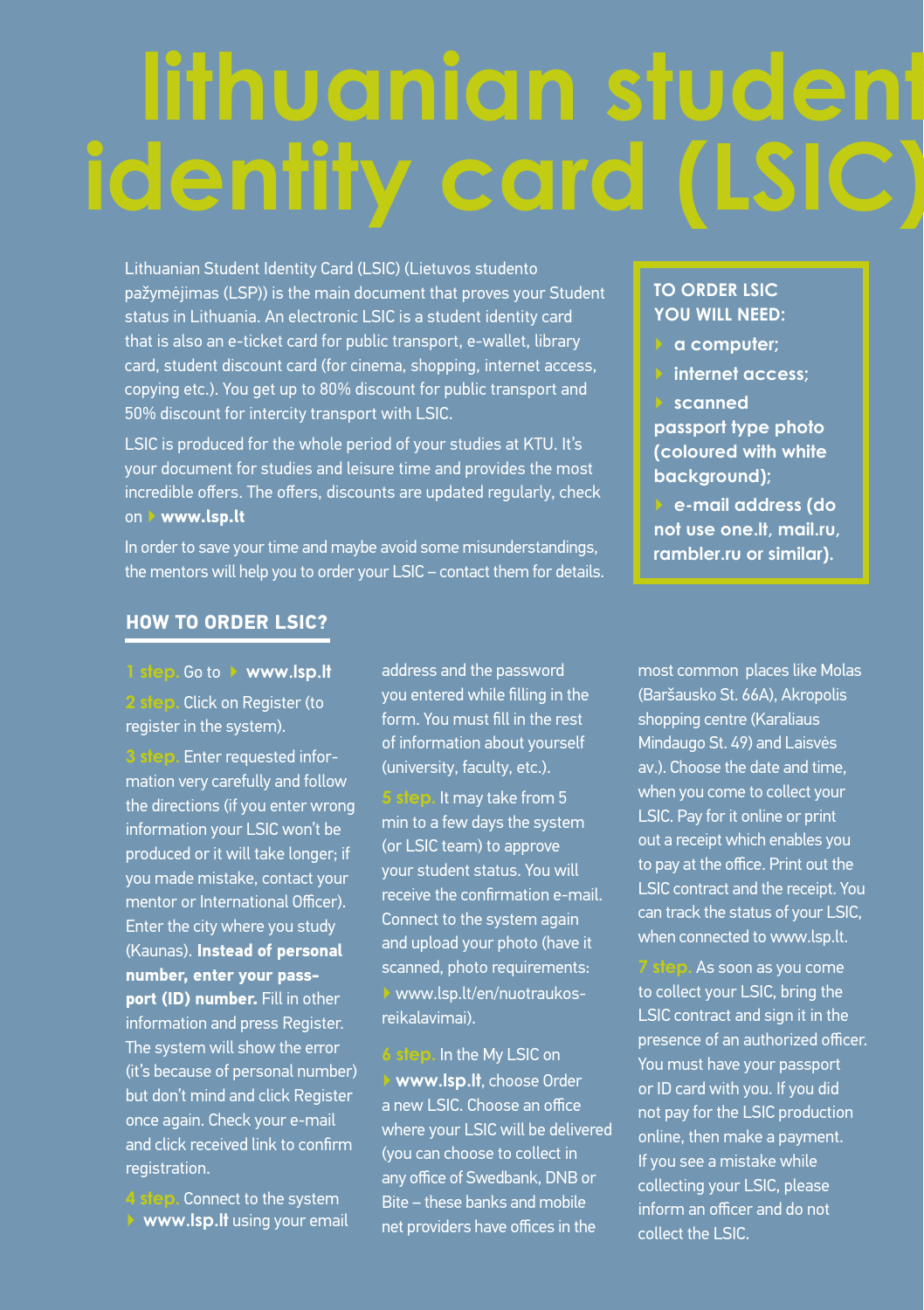#### **IF YOU HAVE LOST/RUINED YOUR LSIC**

Please contact with KTU Student Union (K.Donelaičio St. 73, Kaunas or by e-mail ▶ lsp@ktusa.lt) and students who work there will explain you what to do.

#### **ADVICE**

The production of LSIC from registration to picking it from the bank may take 2-3 weeks. If it takes longer, contact the KTU Student Union (see above for the contacts) or your mentor.

#### **PRICE**

New LSIC costs 2,90 EUR for 1 year + bank fees. So it would be 11,60 EUR for undergraduate degree students (duration of 4 years), 5,80 EUR for Master's degree students (duration of 2 years) and 2,90 EUR for exchange students.

#### **RETURN**

LSIC must be returned to KTU Student Union after you finish studies at KTU.

### **international student identity card (ISIC)**

#### ▶ www.isic.lt

**If you need a confirmation that you are a student of KTU, go to your faculty and ask to issue a Student status confirmation document.**

> During your studies and especially while your LSIC is being produced you may find useful to have ISIC – International Student Identity Card. It gives plenty of discounts in Lithuania and abroad. Note that ISIC can give you discounts for Kaunas public transport, but not for intercity bus and trains. ISIC is made within a couple of minutes.

#### **TO GET YOUR ISIC YOU'LL NEED:**

- ▶ Student's status confirming document (issued by DIR);
- $\rightarrow$  1 photo (30x40 mm);
- ▶ 9 EURt;
- ▶ Passport or ID.

#### **WHERE TO GET ISIC IN KAUNAS?**

- (E. Ožeškienės St. 27)
	-
- (Kęstučio St. 57-1)
- 
- (S. Daukanto St. 27-210)

- (S. Daukanto St. 1)
- ▶ Or order online **www.isic.lt**

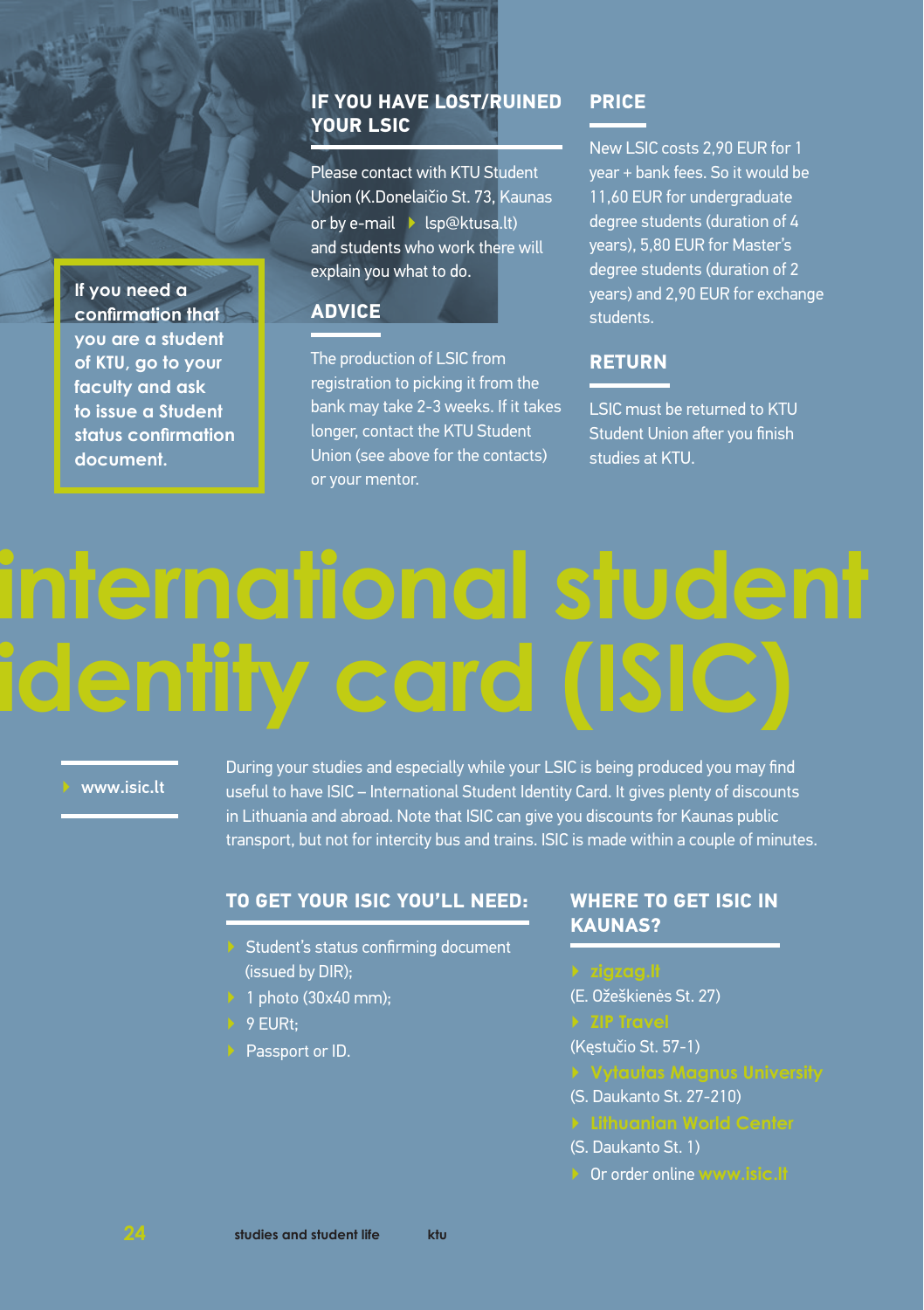### **student organisations**

#### **KTU Student Union**

Donelaičio St. 73, Kaunas info@ktusa.lt

▶ **www.**ktusa.lt

### **KTU STUDENTS UNION**

KTU Student Union is one of the largest and most perspective organisations in Lithuania, for active, responsible and proactive students, who want and can represent the interests of students from whole University, solve their problems and gain irreplaceable skills. KTU Student Union consists of 9 faculty Students associations – that your needs would be well represented!

#### **KTU ESN**

Studentų St. 69–104 ktu@esnlithuania.org FACEBOOK ▶ **ESN.KTU**

#### **KTU ESN (KTU ERASMUS/INTERNATIONAL STUDENT NETWORK)**

This is the first organisation at KTU you get in touch with as your peer mentor is from ESN KTU. The mission of this organisation is to represent international students, and to provide opportunities for cultural understanding and self-development under the principle of Students Helping Students. Many of ESN KTU members have international study experience themselves and they have dealt with similar issues and situations you may be having now so they know how you feel and how to help you. Another aim of ESN KTU is to let incoming students have a good time when living and studying in Kaunas, Lithuania. Visit them – the doors are opened.

ESN KTU organises many events, projects. The members gain additional advantage in the selection for Erasmus+ scholarships for studies and internships. We are glad international students are active ESN KTU members too. Share your experience with the freshers!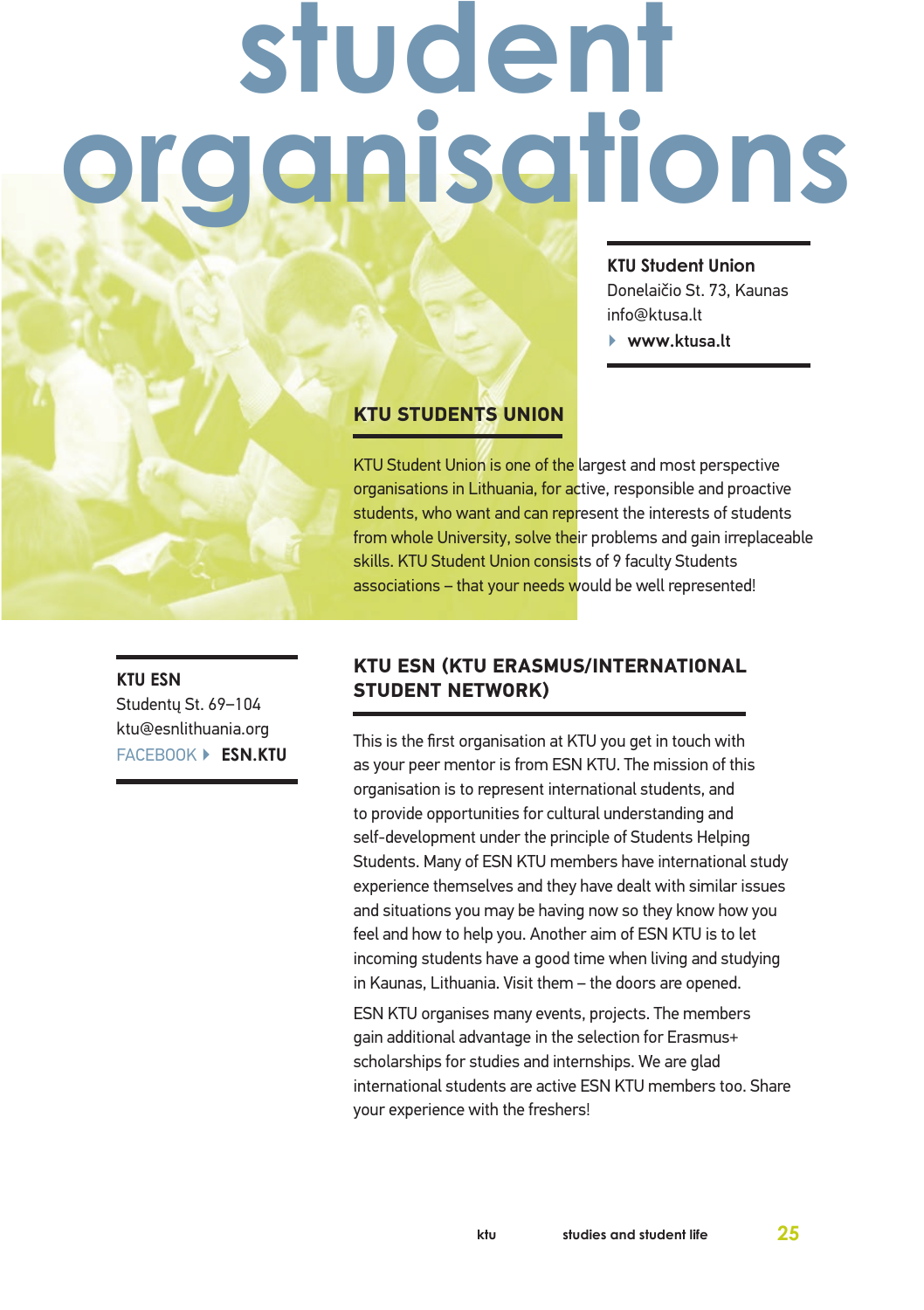### **other popular student organisations**

**AIESEC (International Association of Students in Economic and Commercial Sciences)**

#### FACEBOOK ▶ **AIESECKTU**

AIESEC is the largest world's student organisation with more than 86,000 members in 126 countries and territories. It focusses on selfdevelopment, networking and business links. AIESEC members daily work with business companies closely, organise international exchange and internship projects, develop their own practical skills.

#### **HIKING CLUB ĄŽUOLAS**

#### Studentų St. 69–119 (dormitory No. 3) ▶ **www.azuolas.ktu.lt**

For those who love nature, hiking and complex trips and those who keep up and declare a healthy lifestyle! It's possible to find club members every work day between 11:45 -12:30.

#### **BEST AT KTU (Board of European Students of Technology)**

#### ▶ **www.bestkaunas.org**

BEST is an international student organisation uniting more than 70 universities all over Europe. BEST Kaunas gives a chance for the students of Kaunas University of Technology to travel throughout Europe, gain experience and find friends from all over the world. BEST Career Centre offers you various work, internship and self-improvement programs.

#### **INITIATIVE GROUP "INVENSA"**

#### ▶**evf.ktu.lt**

Initiative group "Invensa"aims to help young people to develop their skills in investment and business activities, entrepreneurship and scientific perspective by providing trainings, consultations, seminars and involving practise.

#### **DESIGN STUDIO PIXEL**

#### FACEBOOK ▶ **PIXEL.KTU**

The organisation unites students who are interested in computer graphics, want to learn how to work with various programs (Photoshop, Zbrush, Maya) and to use knowledge by doing various projects (create Unity games).

#### **ESTIEM LG KAUNAS (European Students of Industrial Engineering and Management)**

#### **FACEBOOK** ▶ **ESTIEMLGKAUNAS**

Another society that brings students all over Europe for professional and personal development. LG ESTIEM members get opportunities of internships abroad and contacts with companies ZEISS, BOSH, RESUL, etc.), experience to organise events, administrate international projects, communicate and find new friends.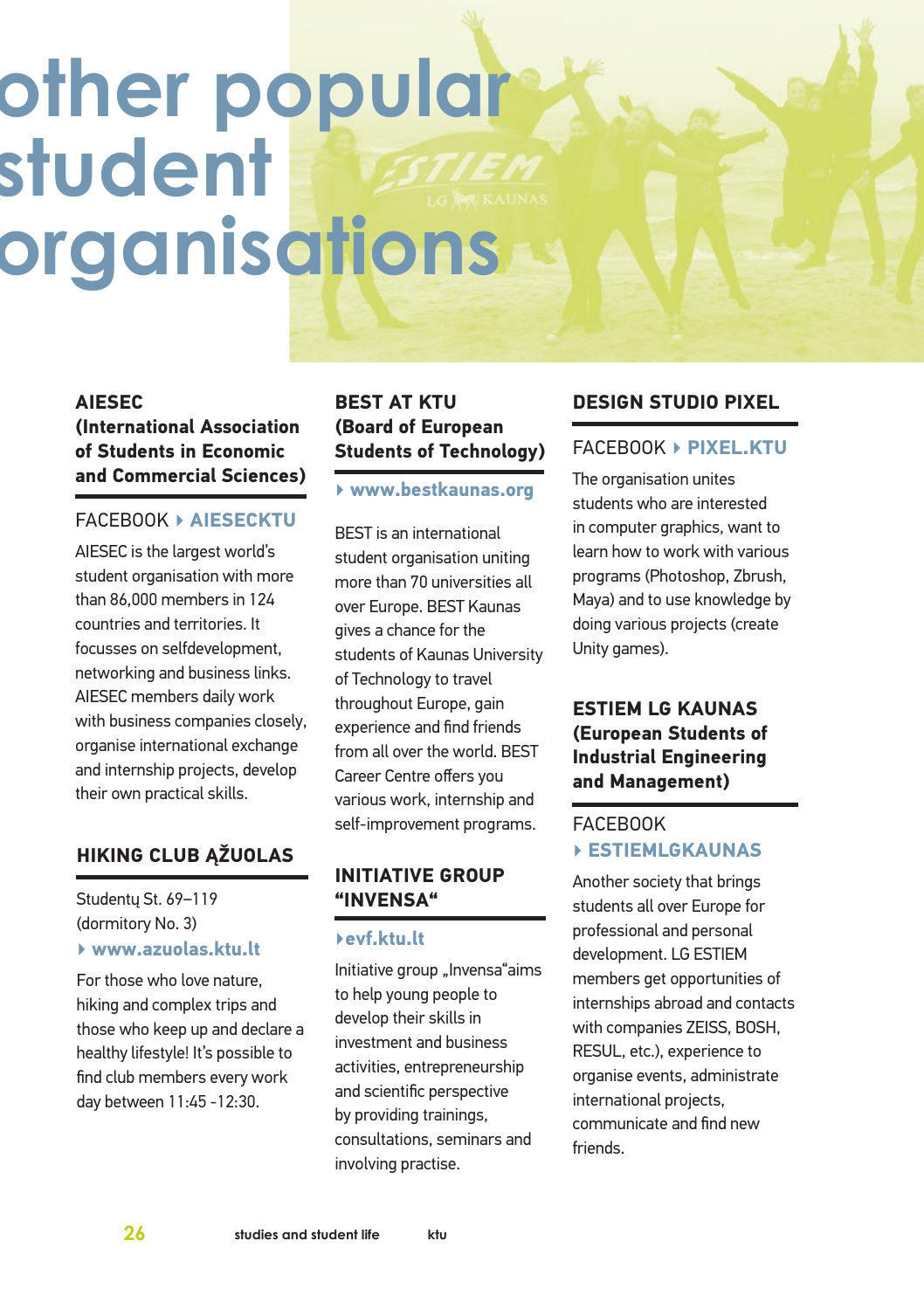#### **BALTALILIODA**

### **FACEBOOK** ▶ **BALTAIJUODA**

A young, dynamic and hard-working youth organisation "JuodaiBalta" unites volunteers of 7 different activities. If you are searching to realise yourself as socially indifferent, responsible person and want to volunteer, join this team.

#### **NJUSPEIPIS**

#### FACEBOOK ▶ **NJUSPEIPIS**

If you write, design, make photos, shoot videos, draw, know how to manage website or want to communicate with sponsors, join student publication "Njuspeipis".

**At KTU I made a lot of friends from many different cultures. Every one of them was a valuable addition to my life! KTU is the best place to make friends!**

**Víctor Campoy Sirera from Spain**

#### **KTU MARKETING CLUB**

#### FACEBOOK ▶ GROUPS ▶ **KTUMARKETINGOKLUBAS**

The club is for everyone, to whom marketing and advertisement is not new, for everyone whose head is boiling with ideas, for anyone who wants to create their portfolio as marketers! Keep in touch with young and already advanced start-up companies or youth organisations, helping them to form image and become well-known.

#### **KTU CLUB OF DEBATES**

#### FACEBOOK ▶ GROUPS ▶ **KTUDEBATAI**

The club unites students who know how to voice their opinion and can hold on to their position, those who are interested in political, social and cultural life. In 2013 – 2014, the club participated in several debates in Lithuania and abroad.

#### **STUDIO "KTU MEDIA"** ▶ **andrius.kazokaitis@ktu.lt**

Studio unites students who are interested in 3D graphics and want to learn how to shoot, edit, create visual effects, record the sounds and prepare them properly and to expose talents as video directors.

#### **RAFES**

#### FACEBOOK ▶ **FSARAFES**

Student organisation RAFES is a group of active students, who have ideas and one common goal – to act and to implement their plans. RAFES organises University's events, practices in preparation of promotional packages, implements cultural ideas of KTU students.

#### **STUDENT SCIENCE ORGANISATION**

#### ▶ **smd.ktu.lt**

The Student Union of Science unifies young and perspective students, same as you are. They think that science is not a dry theory only, but also real practice in making the world better. Students from different faculties (informatics, mechanics, chemistry, etc.) are working together in the sense of science.

#### **SALTUS GLADII**

#### FACEBOOK ▶ **SALTUSGLADIIMEDIEVALDANCES**

Saltus Gladii – medieval dance club at KTU. At out dance club students learn how to dance royal and ordinary medieval dances and show them at historic international dance festivals.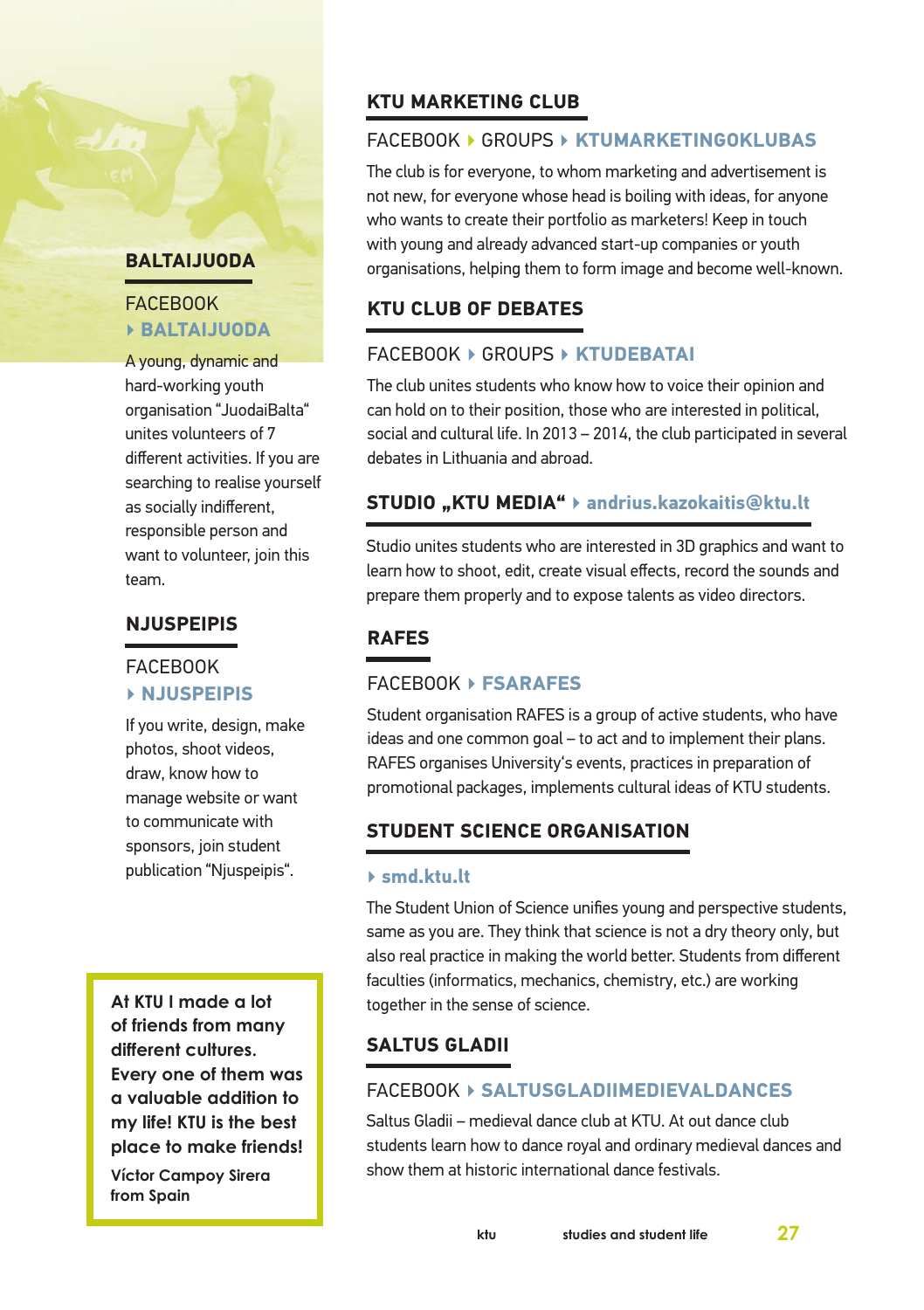**If you have any questions about sports at KTU, please contact the representatives our Sport Centre:**

**Assoc. Prof. Laura Daniusevičiūtė** Studentų St. 48 laura.daniuseviciute@ktu.lt

**Mindaugas Dubosas** Studentų St. 48 mindaugas.dubosas@ktu.lt

#### **Some private sport clubs (always ask for student discounts):**

| Ažuolynas Sports and Wellness<br>Centre (with tennis courts)                   |                 |
|--------------------------------------------------------------------------------|-----------------|
| $\blacktriangleright$ www.assc.lt                                              | <b>Aerobics</b> |
| ClimbingClub.lt (climbing wall)                                                | <b>Badmint</b>  |
| $\blacktriangleright$ www.climbing.lt                                          |                 |
| Girstučio swimming pool                                                        | <b>Basketba</b> |
| ▶ www.plaukimocentras.lt                                                       | Cricket         |
| <b>Hermis Wellness Centre (with sauna</b><br>and swimming pools)               | <b>Fitness</b>  |
| $\blacktriangleright$ www.hermis.net                                           | Floor bal       |
| <b>Impuls Sports and Entertainment</b><br>Centre (with the swimming pool)      | Football        |
| ▶ www.impuls.lt                                                                | Greco-ro        |
| <b>Lithuanian Sports University (with</b><br>fitness, aerobics, swimming pool) | wrestlind       |
| ▶ www.lsu.lt                                                                   | Handball        |
| <b>Savas Klubas Sports Club</b><br>$\blacktriangleright$ www.savasklubas.lt    | Judo            |
| <b>Wellness Centre Linija (with sauna</b><br>and swimming pool)                | Orienteer       |
| $\blacktriangleright$ www.linijasportas.lt                                     | <b>Pilates</b>  |

Various sport activities in Kaunas University of Technology are coordinated by the Sport Centre.

**sports**

More than 400 KTU students participate in different sport competitions every year. Women and men basketball, women and men volleyball, man handball and football teams won many Lithuanian students and SELL championships. Several university students represented Lithuania at four last Summer Olympic Games while international students play in University's professional teams.

Sport Centre organises various sports events for the Academic community. One of the best traditional events is Student Basketball Contest, Rectors Cup, also overnight basketball tournament, sports competition among the dormitories, Christmas and Easter volleyball tournaments, Student's marathon in memoriam of Professor Kazimieras Baršauskas and Sports contests for the opening and closing of the academic year.

Fitness (practiced next door from KTU dormitory No. 8), basketball, tennis, football and floor football as well as cricket are the most popular sports among international students.

#### **SPORT BRANCHES PRACTICED AT KTU**

|                          | Prof. | All |                                     | Prof. | All |
|--------------------------|-------|-----|-------------------------------------|-------|-----|
| <b>Aerobics</b>          |       | X   | <b>Rowing sport</b>                 | X     |     |
| <b>Badminton</b>         | X     | X   | Sambo                               | X     |     |
| <b>Basketball</b>        | X     | X   | wrestling                           |       |     |
| <b>Cricket</b>           |       | X   | <b>Strength</b><br>triathlon        | X     |     |
| <b>Fitness</b>           |       | X   | Swimming                            | X     | X   |
| <b>Floor ball</b>        |       | X   | <b>Table tennis</b>                 |       | X   |
| Football                 | X     | X   | <b>Tennis</b>                       |       | X   |
| Greco-roman<br>wrestling | X     |     | <b>Track and</b><br>field athletics |       |     |
| <b>Handball</b>          | X     |     | Travellers'<br>sport                | X     |     |
| Judo                     | ۰     | X   | Volleyball                          |       | X   |
| Orienteering             | X     |     | <b>Weight lifting</b>               |       | X   |
| <b>Pilates</b>           |       | X   | Yoga                                |       | X   |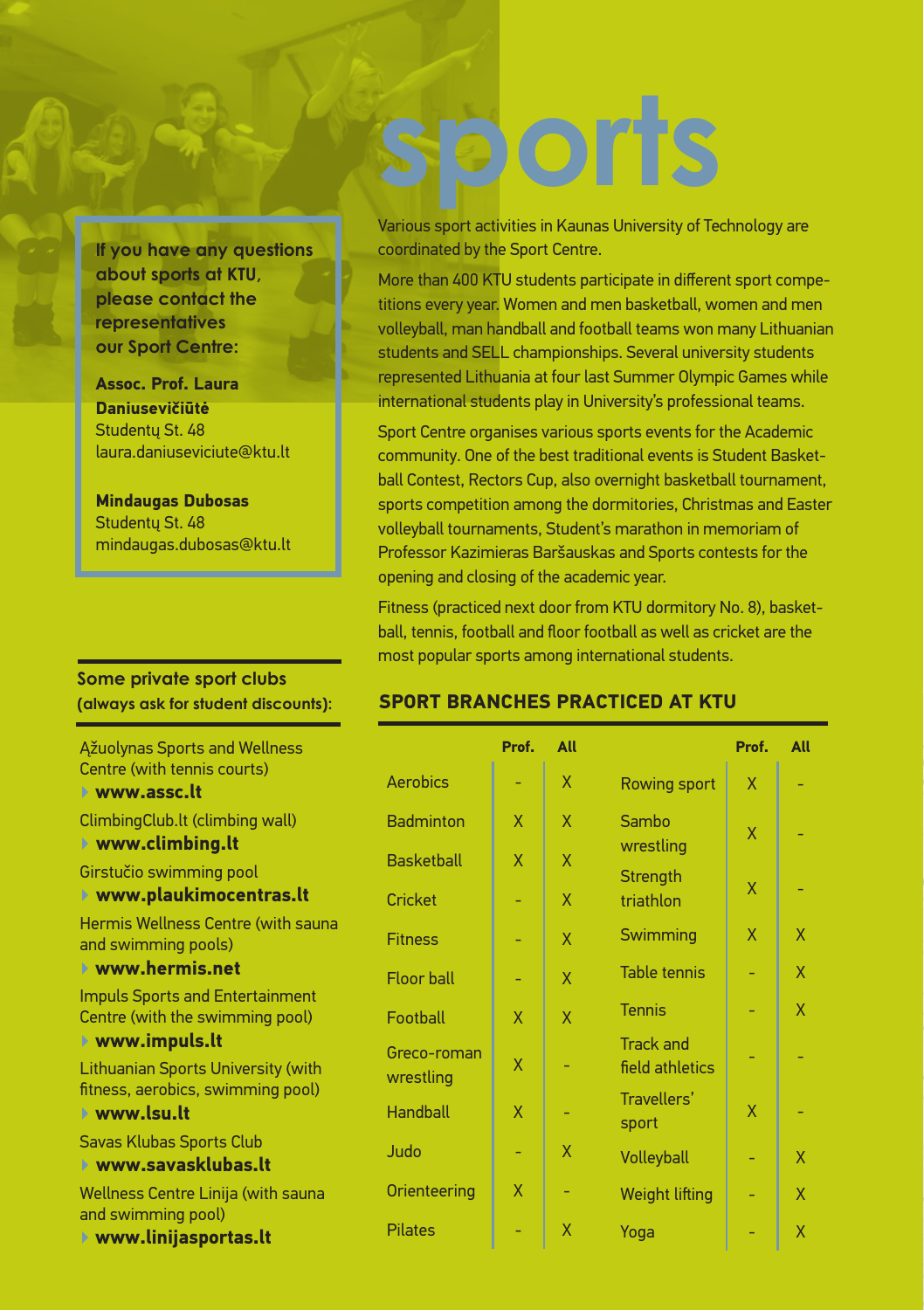## **art societies**

Every year many students join various KTU art societies – choir, dance groups, design studio, etc. It is an ability to express yourself, to show your talent and to make new friends.

#### **For more information, please contact Centre of Cultural Activities**

Laisvės Av. 13-111 +370 37 300082 ▶ kultura@ktu.lt

#### **ACADEMIC CHOIR "JAUNYSTĖ"**  Leader **Danguolė Beinarytė**

▶ **jaunystes.maestro@gmail.com**

#### **FOLK SONG AND DANCE ENSEMBLE "NEMUNAS"**

Leader **Margarita Tomkevičiūtė** ▶ **nemunas@ktu.lt** 

#### **GIRLS DANCE GROUP "MODANCE"**

Leader **Tatjana Apolonova** ▶ **ktu.modance@gmail.com**

**KTU PHOTOSTUDIO** Leader **Robertas Misiukonis** ▶ **kfs@fotostudija.ktu.lt** 

#### **KTU THEATRE STUDIO "44"**

Leader **Ridas Žirgulis** ▶ **44.studija@gmail.com**

#### **MIXED LECTURERS AND STUDENTS CHOIR "ABSOLVENTAS"**

Leader **Viktoras Masevičius** ▶ **masevicius@ktu.lt**

#### **ROCK BAND "AITOR"** Leader **Julius Vilnonis** ▶ **kultura@ktu.lt**

#### **SPORT DANCE CLUB "VIESULAS"**

Leader **Gediminas Kavaliauskas** ▶ **gediminas.kavaliauskas@ktu.lt**

#### **WIND-INSTRUMENT ORCHESTRA**

Leader **Petras Tadaras** ▶ **petras.tadaras@ktu.lt**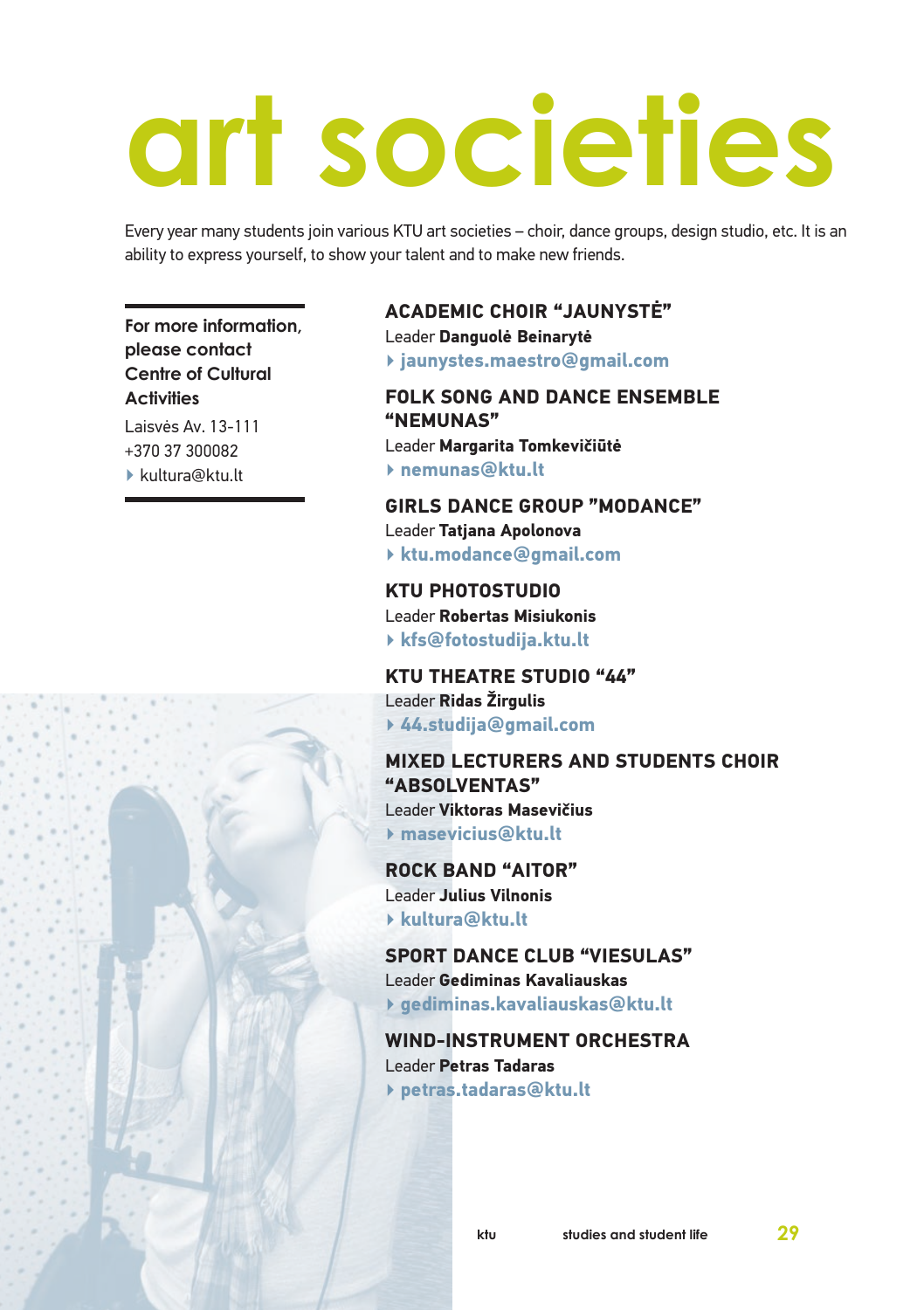# **support to student activities**

#### **Department of Student Affairs**

Director Dr. Martynas Ubartas K. Donelaičio St. 73-114 +370 37 300014 ▶ martynas.ubartas@ktu.lt

#### **DEPARTMENT OF STUDENT AFFAIRS**

Provides consultations, helps students to deal with various problems and issues related to studies, financial support, Mentorship programme, dormitories, daily living needs, personal career planning, free time and health.

Department of Student Affairs consists of 3 units:

- ▶ Student Information Unit
- ▶ Student Welfare Group
- ▶ Student Leisure Planning Group

They do their best to discuss students' suggestions and address their needs in order to help students stay motivated, achieve their academic aims and be satisfied with the study process.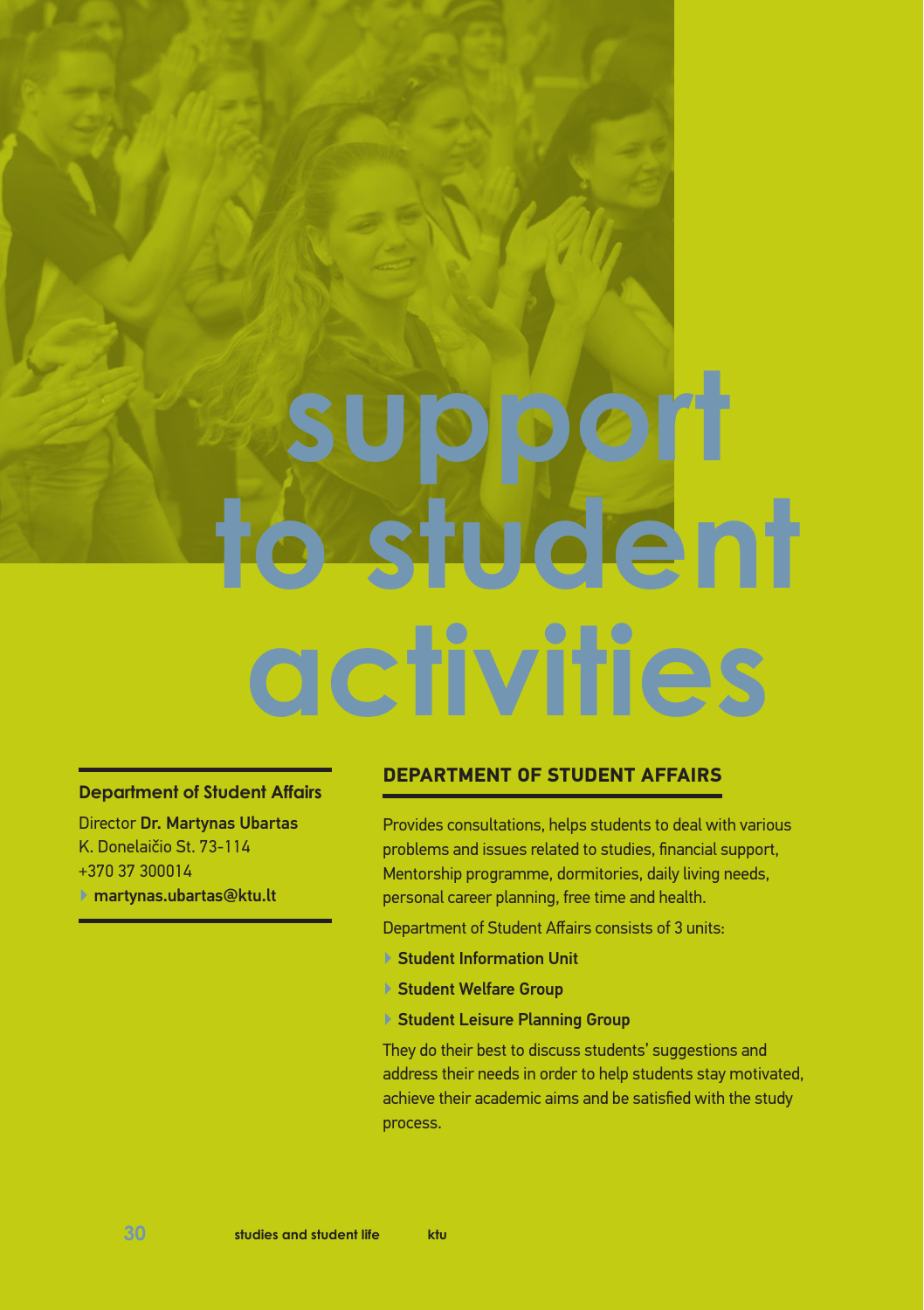#### **STUDENT INFORMATION UNIT**

This team has all the answers (more exact and much better that International Studies Office) to all your questions about:

▶ Academic and other issues (study programmes, minor studies, studies and practice abroad, internships, current projects, support, other possibilities of studies),

▶ Possibilities of receiving support (Financial Support Group, Career Centre, Student Development Centre, Leisure Planning Group, other),

▶ Mentorship Programme of the University,

▶ How to fill in various applications,

▶ How and when to organise individual consultations with qualified specialists,

▶ What to do if you think the teacher does not like you,

▶ How to start a project if you have an idea,

And many others.

KTU Faculty of Electrical and Electronics Engineering Studentų St. 50-168 +370 37 300327, +370 614 20055 ▶ klausk@ktu.lt

Skype: ktuinformacija

Working hours:  $I - IV$  9:00 – 17:00  $9:00 - 15:45$ 

#### **STUDENT WELFARE GROUP**

Student Welfare Group helps students to find best solutions regarding their:

- ▶ Social problems,
- ▶ Personal finances management,

▶ Discounts of dormitory room fees,

▶ Well-equipped environment for students with special needs,

▶ As well as administrates the funds of various scholarships.

KTU Central Administration Building K. Donelaičio St. 73-113 +370 37 300080 ▶ greta.kasperaviciute@ktu.lt

#### **STUDENT LEISURE PLANNING GROUP**

The aim of the Student Leisure Planning Group is to engage KTU students in interesting and creative ways of spending their leisure time. Contact them if you have questions:

▶ About leisure possibilities provided by the University,

▶ How to create new student organisations,

▶ How to get assistance to participate in conferences and competitions.

#### KTU Central

Administration Building K. Donelaičio St. 73-113 +370 37 300743 ▶ agne.vinkauskaite@ktu.lt